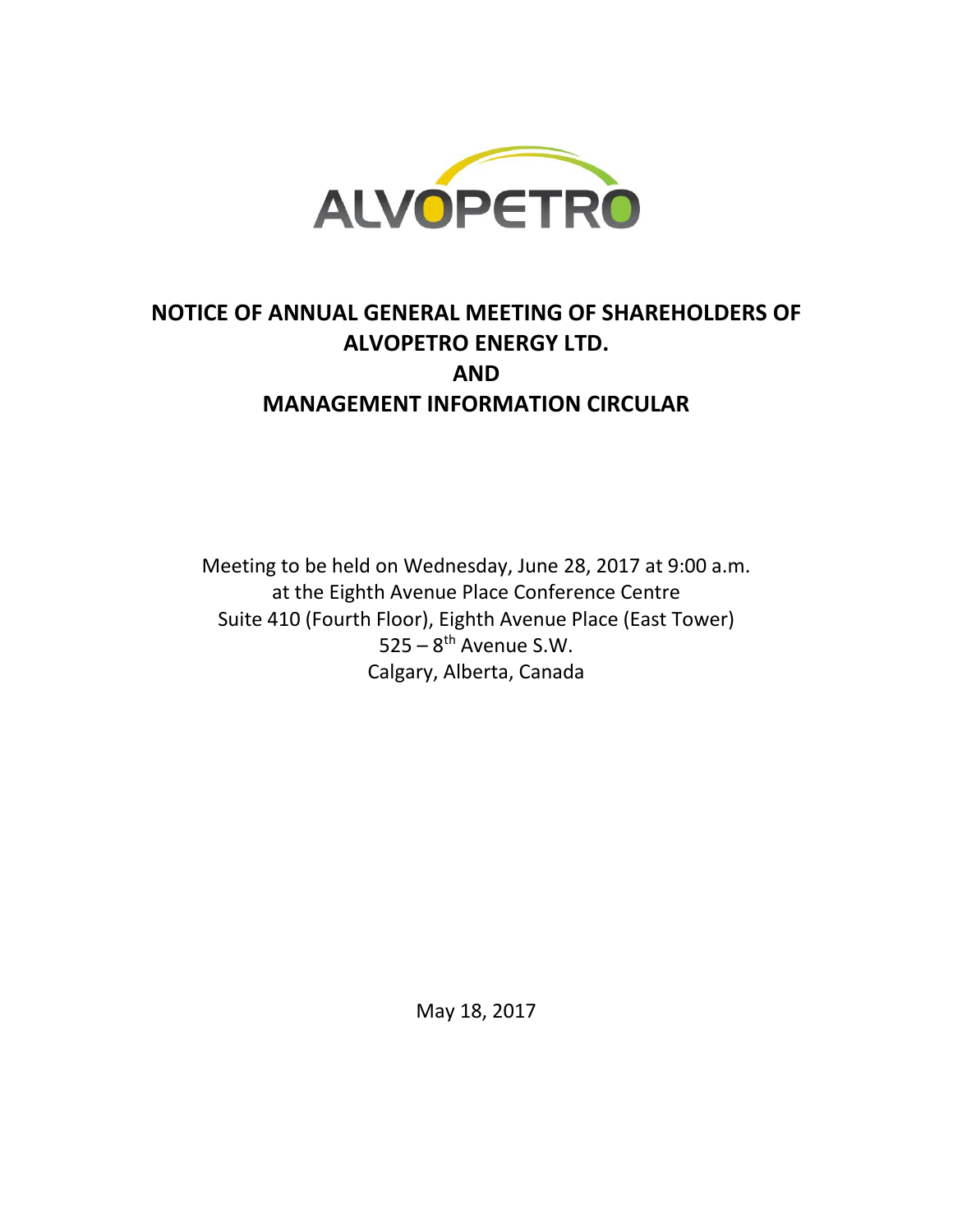# **TABLE OF CONTENTS**

| Estimated Payment Made to Named Executive Officers upon Termination of Employment Agreements 13 |  |
|-------------------------------------------------------------------------------------------------|--|
|                                                                                                 |  |
|                                                                                                 |  |
|                                                                                                 |  |
| Outstanding Options as at December 31, 2016                                                     |  |
|                                                                                                 |  |
|                                                                                                 |  |
|                                                                                                 |  |
|                                                                                                 |  |
|                                                                                                 |  |
|                                                                                                 |  |
|                                                                                                 |  |
|                                                                                                 |  |
|                                                                                                 |  |
|                                                                                                 |  |
|                                                                                                 |  |
|                                                                                                 |  |
|                                                                                                 |  |
|                                                                                                 |  |

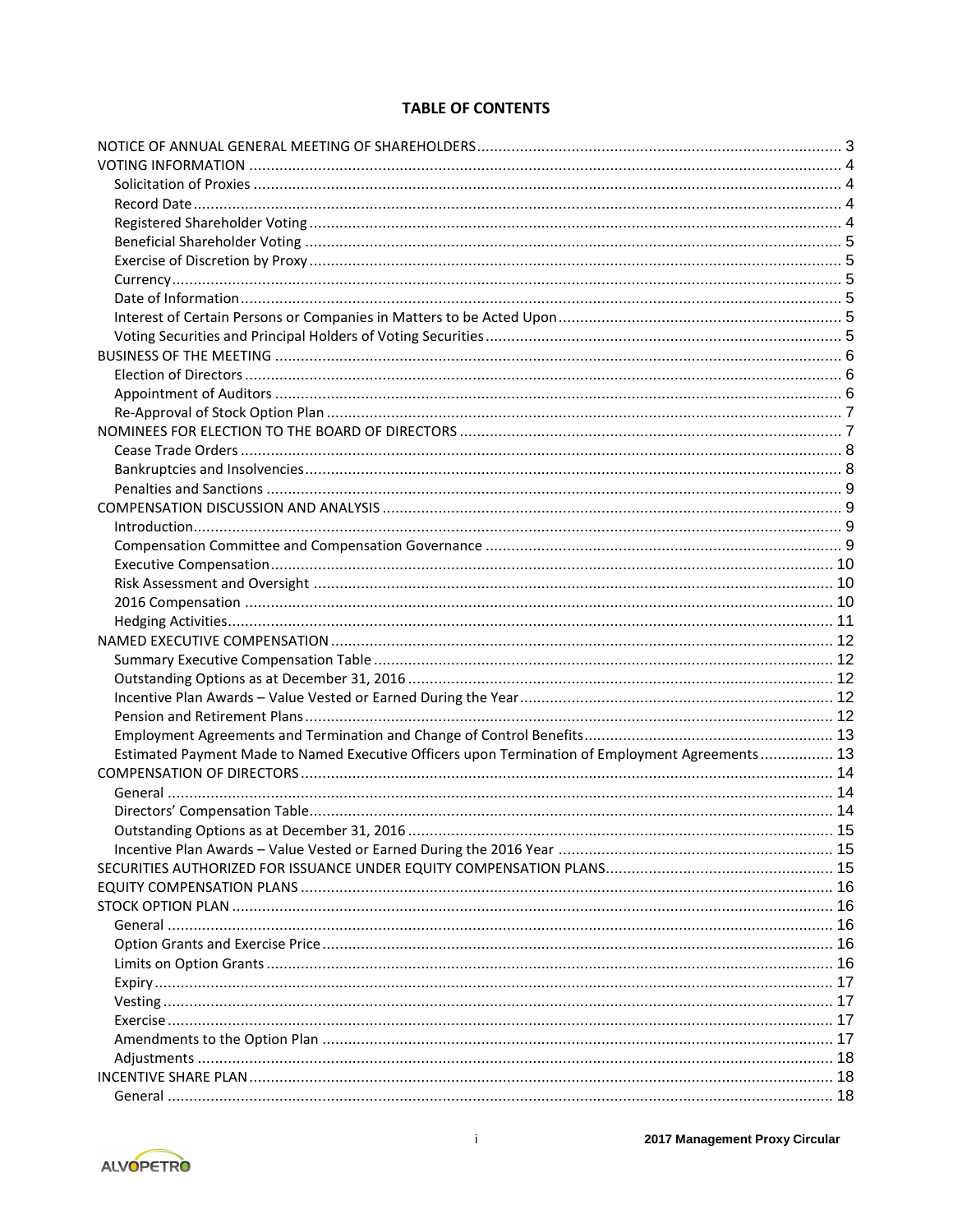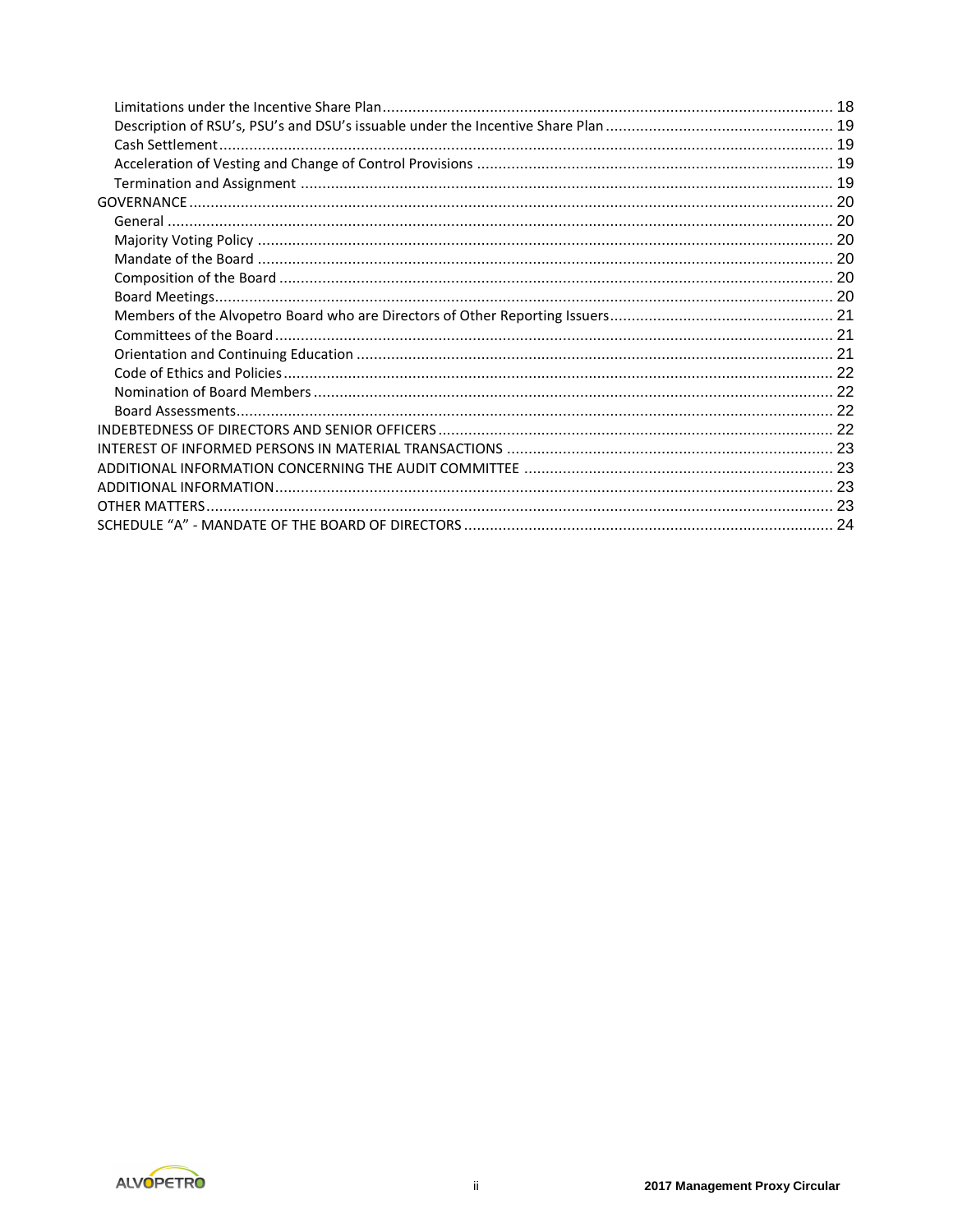## **NOTICE OF ANNUAL GENERAL MEETING OF SHAREHOLDERS**

An annual general meeting ("Meeting") of the holders ("Shareholders") of common shares ("Shares") of Alvopetro Energy Ltd. ("Alvopetro" or the "Corporation") will be held on Wednesday, June 28, 2017 at 9:00 a.m. (Calgary time) at the Eighth Avenue Place Conference Centre (East Tower – Eighth Avenue Place), Suite 410 (4<sup>th</sup> Floor), 525 - 8th Avenue S.W., Calgary, Alberta:

- (1) receive and consider the Corporation's financial statements for the year ended December 31, 2016, together with the report of the auditors thereon;
- (2) elect the directors of the Corporation for the ensuing year;
- (3) appoint the auditors of the Corporation and authorize the directors to fix their remuneration;
- (4) re-approve the stock option plan of the Corporation; and
- (5) transact such other business as may properly be brought before the Meeting or any adjournment thereof.

The specific details of the matters proposed to be put before the Meeting are set forth in the Information Circular accompanying this notice.

If you are unable to attend the Meeting in person, we request that you date and sign the enclosed form of proxy and mail it to or deposit it with TSX Trust Company ("TSX Trust"), 200 University Avenue, Suite 300, Toronto, Ontario, M5H 4H1. In order to be valid and acted upon at the Meeting, proxies must be returned to the aforesaid address not less than forty-eight (48) hours (excluding Saturdays, Sundays and holidays) before the time for holding the Meeting or any adjournment thereof.

Only Shareholders of record at the close of business on May 24, 2017 (the "Record Date") will be entitled to vote at the Meeting, unless that Shareholder has transferred any Shares subsequent to the Record Date and the transferee Shareholder, not later than ten (10) days before the Meeting, establishes ownership of the Shares and demands that the transferee's name be included on the list of Shareholders entitled to vote at the Meeting.

Dated at Calgary, Alberta as of May 18, 2017.

By order of the Board of Directors

Coug *bloo*g

Signed: "*Corey C. Ruttan*", President and Chief Executive Officer and Director

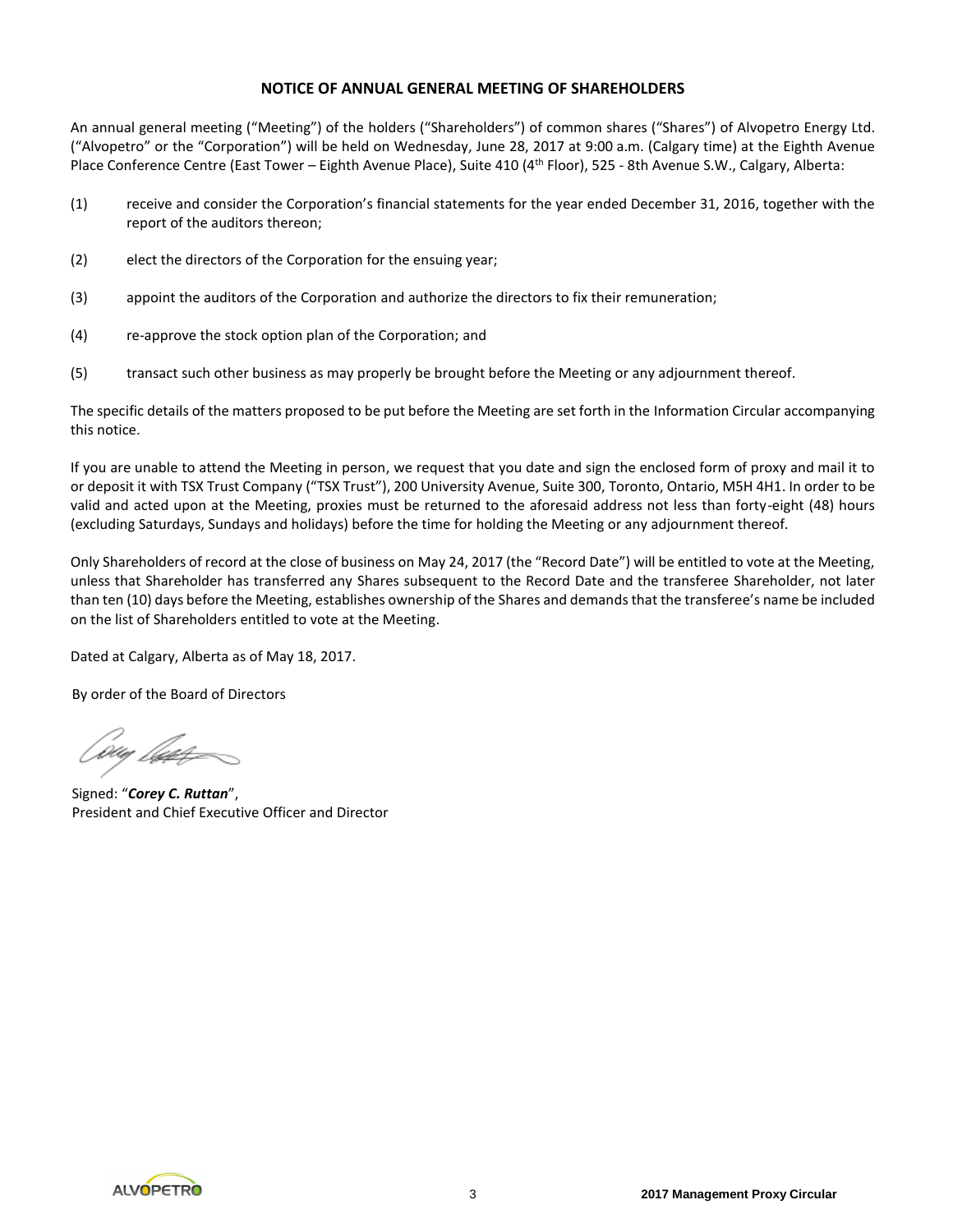# **VOTING INFORMATION**

# **Solicitation of Proxies**

This Management Information Circular ("Information Circular") is furnished in connection with the solicitation of proxies by and on behalf of management of Alvopetro Energy Ltd. ("Alvopetro" or the "Corporation") for use at the annual general meeting ("Meeting") of the holders ("Shareholders") of common shares ("Shares") of the Corporation to be held on Wednesday, June 28, 2017 at 9:00 a.m. (Calgary time) at the Eighth Avenue Place Conference Centre (East Tower – Eighth Avenue Place), Suite 410  $(4<sup>th</sup>$  Floor), 525 - 8th Avenue S.W., Calgary, Alberta, and at any adjournment thereof.

References herein to "we", "our", "Alvopetro", the "Company" or the "Corporation" refer to Alvopetro Energy Ltd.

This solicitation is made on behalf of our management. We will bear the mailing costs incurred in connection with such solicitation. In addition to mailing forms of proxy, proxies may be solicited by personal interviews, or by other means of communication, by our directors, officers and employees who will not be remunerated therefor.

# **Record Date**

Only registered Shareholders of record at the close of business on May 24, 2017 (the "Record Date") will be entitled to vote at the Meeting, unless that Shareholder has transferred any Shares subsequent to that date and the transferee Shareholder, not later than ten (10) days before the Meeting, establishes ownership of the Shares and demands that the transferee's name be included on the list of Shareholders entitled to vote at the Meeting.

## **Registered Shareholder Voting**

You are a "Registered Shareholder" if your Shares are held and registered in your name and you have a share certificate or your shares are held in electronic registered form in your name through our transfer agent. A description of the ways that a Registered Shareholder can vote at the Meeting is provided below.

# *Voting Options for Registered Shareholders*

- In person at the meeting (see below);
- By proxy instruction (see below and enclosed proxy); or
- By internet (see enclosed proxy).

# *Voting in Person*

Registered Shareholders may attend the Meeting and vote their Shares in person. If you plan to attend the Meeting and wish to vote your Shares in person, do not complete or return the enclosed proxy. Your vote will be taken and counted at the Meeting. Please register with our transfer agent, TSX Trust, when you arrive at the Meeting.

# *Voting by Proxy*

Whether or not you attend the Meeting, you can appoint someone else to attend and vote as your proxyholder. You can use the enclosed proxy or any other proper form of proxy to do this.

**The persons named in the enclosed form of proxy are officers of the Corporation. As a Registered Shareholder, you have the right to appoint another person, who need not be a Shareholder, to represent you at the Meeting. To exercise this right, you should insert the name of the desired representative in the blank space provided on the form of proxy and strike out the other names or submit another appropriate proxy.**

Forms of proxy must be addressed to and reach TSX Trust Company, 200 University Avenue, Suite 300, Toronto, Ontario, M5H 4H1, not later than 9:00 a.m. (Calgary time) on June 26, 2017 or, if applicable, forty-eight (48) hours before any adjournment of the Meeting (excluding Saturdays, Sundays, and holidays). An instrument appointing a proxy must be in writing and must be executed by you or your attorney authorized in writing or, if you are a corporation, under your corporate seal or by a duly authorized officer or attorney of the corporation.

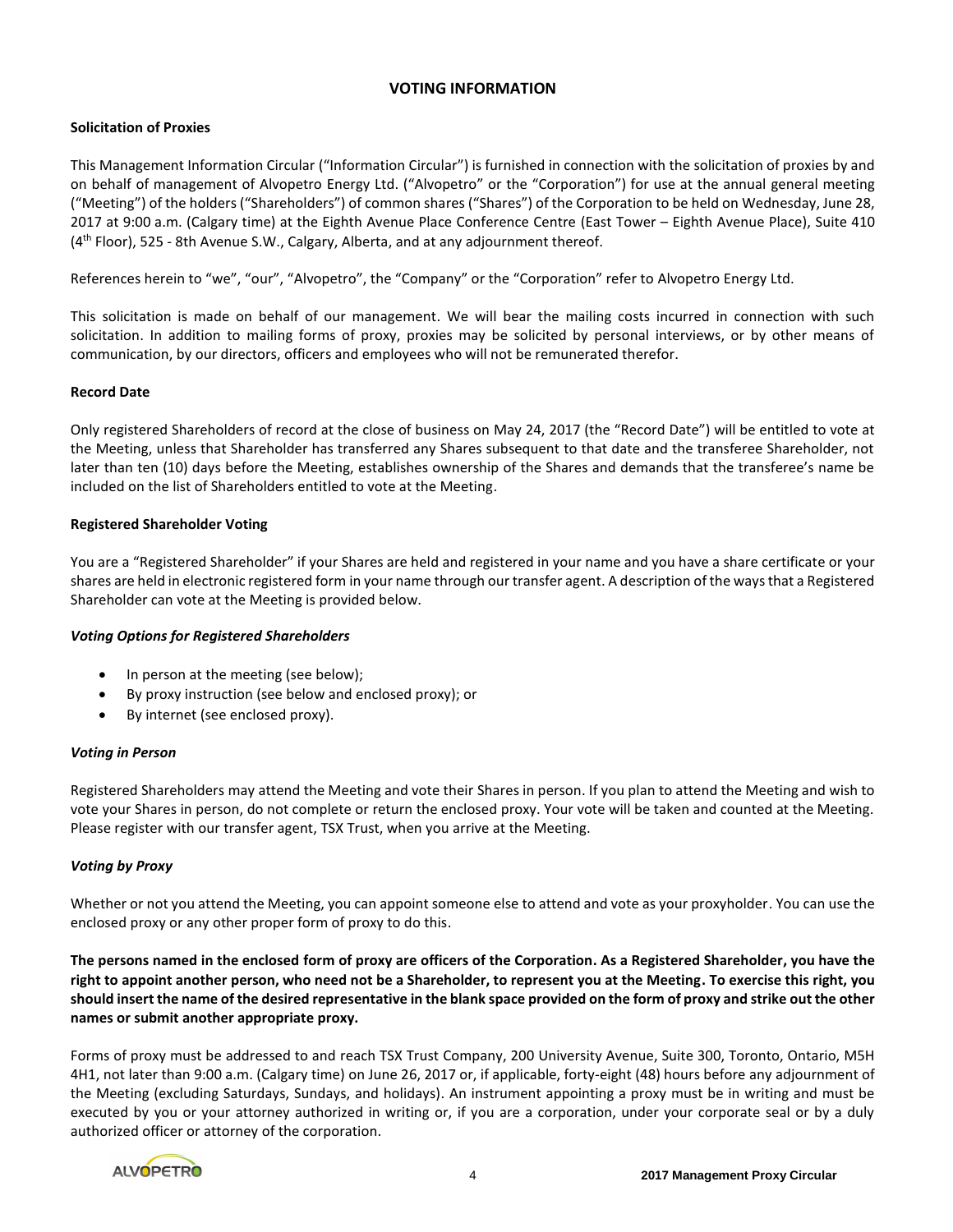You may revoke your proxy at any time prior to the Meeting. If you or the person you give your proxy to personally attends the Meeting, you or such person may revoke the proxy and vote in person. In addition to revocation in any other manner permitted by law, a proxy may be revoked by an instrument in writing executed by you or your attorney authorized in writing or, if you are a corporation, under your corporate seal or by a duly authorized officer or attorney of the corporation. To be effective the instrument in writing must be deposited either at our head office at any time up to and including the last business day before the day of the Meeting, or any adjournment thereof, at which the proxy is to be used, or with the chairman of the Meeting on the day of the Meeting, or any adjournment thereof.

## **Beneficial Shareholder Voting**

You are a "Beneficial Shareholder" if your Shares are held in the name of a nominee, that is, your Shares are represented by an account statement by your bank, trust company, securities broker, trustee or other nominee, while the original certificate is lodged with CDS & Co., the nominee of CDS Clearing and Depository Services Inc.

Only proxies deposited by Shareholders whose names appear on our records as the registered holders of Shares can be recognized and acted upon at the Meeting. If you are a Beneficial Shareholder, Shares held by your broker or other nominee must be voted by them and can only be voted upon your instructions. Without specific instructions, your broker or nominee is prohibited from voting your Shares.

Applicable regulatory policy requires brokers and other nominees to seek voting instructions from beneficial owners in advance of shareholders' meetings. If you are a Beneficial Shareholder, your broker or other nominee will have included a voting instruction form with this Information Circular or other instructions or procedures detailing how to ensure your Shares are voted at the Meeting ("Voting Instruction Form"). A Beneficial Shareholder receiving a Voting Instruction Form cannot use it to vote Shares directly at the Meeting and instead must return it to the broker or nominee well in advance of the Meeting in order to have the Shares voted. **All Voting Instruction Forms are not the same and you should carefully follow the instructions in the Voting Instruction Form and comply with the deadlines set out in it if you want your Shares voted at the Meeting.** 

## **Exercise of Discretion by Proxy**

The Shares represented by proxy in favour of management nominees will be voted on any matter voted on at the Meeting. Where you specify a choice with respect to any matter to be acted upon, the Shares will be voted on any matter in accordance with the specification so made. If you do not provide instructions your Shares will be voted in favour of the matters to be acted upon as set out herein. The persons appointed under the form of proxy which we have furnished are conferred with discretionary authority with respect to amendments or variations of those matters specified in the form of proxy and notice of Meeting and with respect to any other matters which may properly be brought before the Meeting or any adjournment thereof. At the time of printing this Information Circular, we know of no such amendment, variation or other matter.

#### **Currency**

Except as otherwise indicated, all dollar amounts in this Information Circular are expressed in Canadian dollars and references to "\$" are to Canadian dollars.

#### **Date of Information**

Unless otherwise indicated, all information set forth in this Information Circular is given as at May 18, 2017.

#### **Interest of Certain Persons or Companies in Matters to be Acted Upon**

Our management is not aware of any material interest, direct or indirect, of any director, any proposed nominee for election as director, executive officer or anyone who has held office as such since the beginning of our last financial year, or of any associate or affiliate of any of the foregoing in any matter to be acted on at the Meeting, except as is disclosed herein.

#### **Voting Securities and Principal Holders of Voting Securities**

The Company is authorized to issue an unlimited number of Shares without nominal or par value and an unlimited number of preferred shares issuable in series. As at May 18, 2017, there were 85,166,871 Shares and no preferred Shares issued and

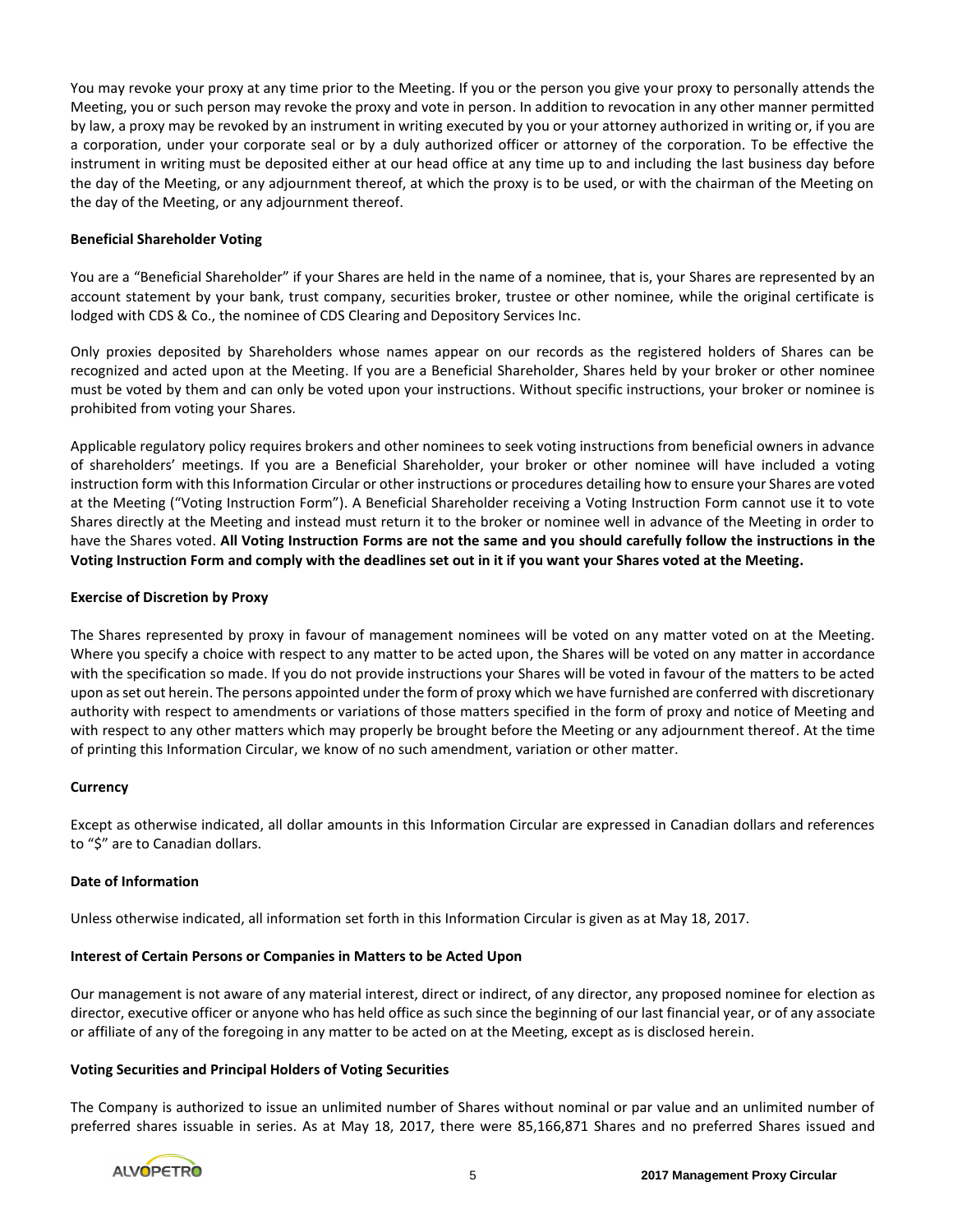outstanding. Holders of Shares are entitled to one vote for each Share held. To the best of our knowledge, as of the date hereof, no person or company beneficially owns, directly or indirectly, or controls or directs, more than 10% of the Shares, other than Rambutan Trading Limited. As of the date hereof, to the best of our knowledge, Rambutan Trading Limited holds 11,083,045 Shares of Alvopetro, representing 13.01% of the Shares outstanding.

## **BUSINESS OF THE MEETING**

## **Election of Directors**

The Articles of the Company require the Company have not less than one (1) and not more than fifteen (15) directors, with the actual number of directors holding office from time to time to be determined by the board of directors of the Company (the "Board"). The Board has resolved that the number of directors be set at six (6). Accordingly, it is proposed that six directors be elected at the Meeting to serve until the next annual meeting or until their successors are duly elected or appointed.

The persons named below are nominees of management for election as directors of the Company. Additional information with respect to each of the six (6) proposed nominees for election as director can be found under the heading "*Nominees for Election to the Board of Directors*", which sets forth each proposed director's place of residence; position held; present principal occupation; and prior occupations within the last five (5) years.

Management does not contemplate that any of the nominees will be unable to serve as a director. However, if that does occur for any reason prior to the Meeting, the persons designated in the enclosed form of proxy reserve the right to vote for other nominees in their discretion.

Voting for the election of directors will be conducted on an individual, and not slate, basis. Our Board has also adopted a majority voting policy, which provides that, unless there is a contested election, a director who receives more "withhold" votes than "for" votes must tender his or her resignation as a director promptly after the meeting. The Board will then consider such resignation and make a recommendation to the Board whether or not it should be accepted. The decision of the Board will be made within 90 days of the Meeting and announced in a press release. The director who tendered such resignation will not be part of any deliberations of the Board or any committee thereof pertaining to the resignation. For more information see "*Governance - Majority Voting Policy*".

**Unless otherwise directed, the persons designated in the enclosed proxy form intend to vote FOR the election of the following nominees for director at the Meeting.**

> Corey C. Ruttan Firoz Talakshi Geir Ytreland John D. Wright Kenneth R. McKinnon Roderick L. Fraser

#### **Appointment of Auditors**

Management is soliciting proxies, in the accompanying form of proxy, in favour of the appointment of the firm of Deloitte LLP, Chartered Accountants, as our auditors, to hold office until the next annual meeting of the shareholders and to authorize the directors to fix their remuneration for the ensuing year. Deloitte LLP was first appointed by Alvopetro Energy Ltd. on September 29, 2013.

The audit fees paid to Deloitte LLP for the year ended December 31, 2016, are set forth on page 37 of our Annual Information Form dated March 21, 2017 for the year ended December 31, 2016, which can be found on our website at www.alvopetro.com or on SEDAR at www.sedar.com.

**Unless otherwise directed, the persons designated in the enclosed form of proxy intend to vote at the Meeting FOR the reappointment of Deloitte LLP as the Company's auditors and authorizing the Board to fix the auditors' remuneration.**

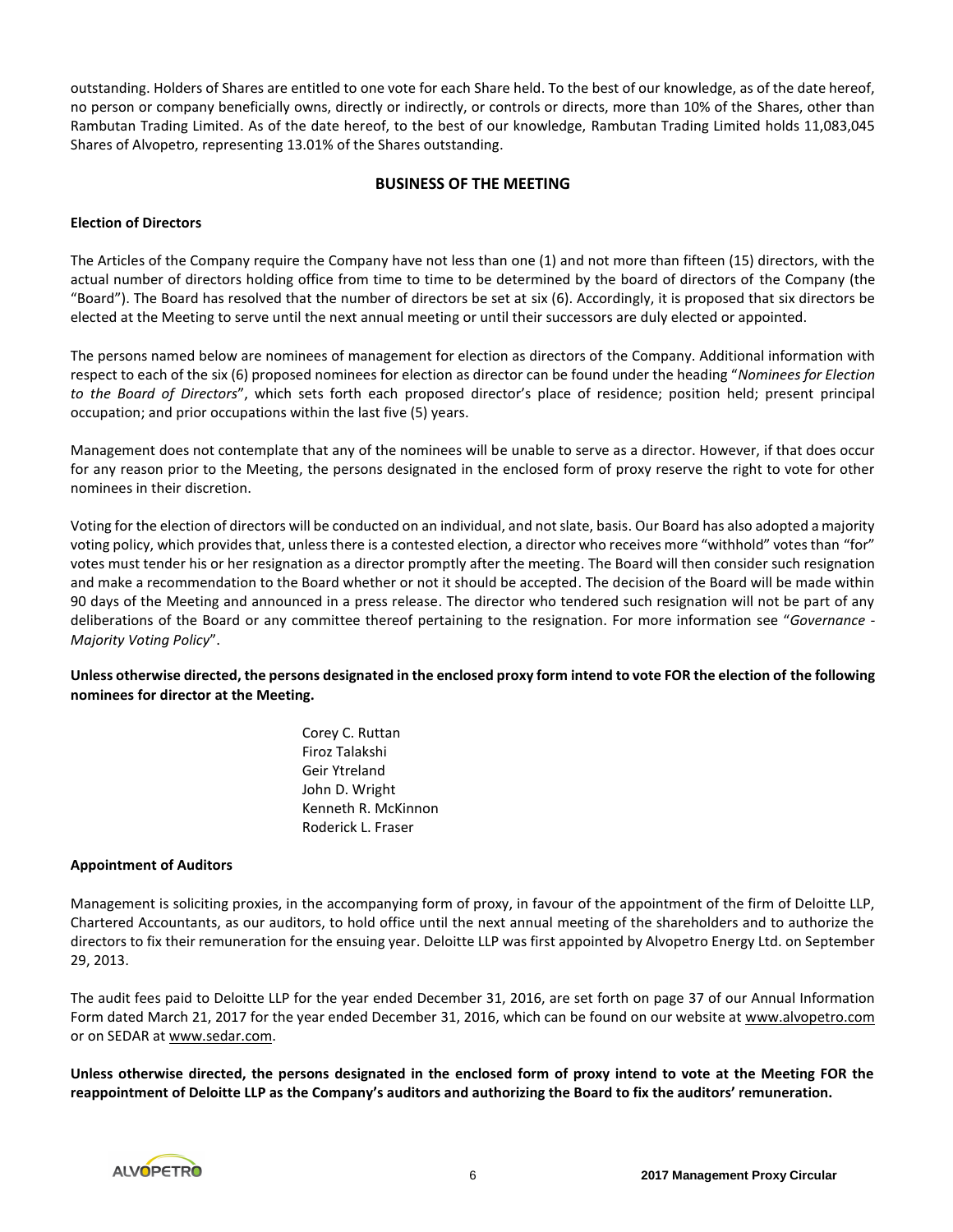## **Re-Approval of Stock Option Plan**

The policies of the TSX Venture Exchange (the "TSXV") require all stock option grants to be made pursuant to a stock option plan approved by the Shareholders. At the present time, Alvopetro has a "rolling" stock option plan (the "Option Plan") pursuant to which directors, officers, employees and consultants of the Corporation may be awarded options to purchase Shares (the "Options"). Pursuant to the policies of the TSXV, such "rolling" plans must receive shareholder approval annually. Accordingly, Shareholders are being asked to approve the current Option Plan in accordance with Policy 4.4 of the TSXV. The terms of the Option Plan are more fully described in this Circular under the heading "*Option Plan*".

The text of the ordinary resolution to be considered at the Meeting re-approving the Option Plan is set forth below:

**BE IT RESOLVED** as an ordinary resolution of the shareholders of the Corporation as follows:

- 1. the Corporation's Stock Option Plan (the "Option Plan") is hereby approved, confirmed and ratified;
- 2. the Board of Directors from time to time is authorized to grant options in the capital stock of the Corporation pursuant to and in accordance with the Option Plan and the Corporation is authorized to reserve and issue Shares in the capital of the Corporation for issuance upon exercise of stock options granted pursuant to the Option Plan; and
- 3. any director or officer of the Corporation be and is hereby authorized to do such things and to sign, execute and deliver all documents that such director or officer may, in their discretion, determine to be necessary in order to give full effect to the intent and purpose of this resolution.

In order for the foregoing resolution to be passed, it must be approved by a majority of the votes cast by Shareholders who vote in person or by proxy at the Meeting. **It is the intention of the management designees, if named as proxy, to vote in favour of the resolution re-approving the Option Plan.**

# **NOMINEES FOR ELECTION TO THE BOARD OF DIRECTORS**

The following table sets out the name of each of the persons proposed to be nominated for election as a director; the principal occupations and offices of the Corporation presently held by him and for the previous five (5) years; the period during which he has served as a director of the Corporation; and the number of voting Shares of the Corporation that he has advised are beneficially owned by him, directly or indirectly, or over which control or direction is exercised by him.

|                                                                     | <b>Number of Shares</b> |                       |                                                                                                                                                                                                                                                                                                                       |
|---------------------------------------------------------------------|-------------------------|-----------------------|-----------------------------------------------------------------------------------------------------------------------------------------------------------------------------------------------------------------------------------------------------------------------------------------------------------------------|
| Name of Nominee.                                                    | <b>Beneficially</b>     |                       |                                                                                                                                                                                                                                                                                                                       |
| <b>Location of Residence and</b>                                    | Owned or                |                       | <b>Present and Principal Occupation For</b>                                                                                                                                                                                                                                                                           |
| <b>Position</b>                                                     | Controlled              | <b>Director Since</b> | <b>Previous Five Years</b>                                                                                                                                                                                                                                                                                            |
| Corey C. Ruttan <sup>(2)</sup><br>Alberta, Canada<br>Director       | 1,519,200               | September 25, 2013    | Mr. Ruttan is the President, Chief Executive Officer and Director of<br>Alvopetro and was the President and Chief Executive Officer of<br>Petrominerales Ltd. (energy company) from May 2010 to November                                                                                                              |
|                                                                     |                         |                       | 2013.                                                                                                                                                                                                                                                                                                                 |
| Firoz Talakshi(1)<br>Alberta, Canada<br>Director                    | 26,500                  | November 19, 2013     | Since October 2012, Senior Advisor, KPMG International Corporate<br>Tax, Calgary. From 1977 to September 2012, various positions with<br>KPMG Canada, including Partner.                                                                                                                                              |
| Geir Ytreland <sup>(2)</sup><br>San Romano (LU), Italy<br>Director  | 46.004                  | November 19, 2013     | Independent geologist. From 2012 to 2014, Principal Advisor at<br>Gaffney, Cline & Associates, United Kingdom. From 2007 to 2012,<br>assisted the Government of Afghanistan in establishing petroleum<br>administration.                                                                                              |
| John D. Wright $(2)(3)$<br>Alberta, Canada<br>Chairman of the Board | 3,826,291               | September 25, 2013    | President and Chief Executive Officer of Ridgeback Resources Inc.<br>(energy company, formerly Lightstream Resources Ltd.) since May<br>2011. Prior thereto, President and Chief Executive Officer, Chairman,<br>and director of Petrobank Energy and Resources Ltd. (energy<br>company) from March 2000 to May 2014. |
| Kenneth R. McKinnon $(1)(3)$<br>Alberta, Canada                     | 214,581                 | November 19, 2013     | Partner at Citrus Capital Partners Ltd. (investment firm) since January<br>2014. Vice President Legal and General Counsel of Critical Mass Inc.<br>(website design company) from March 2000 to December 2014.                                                                                                         |

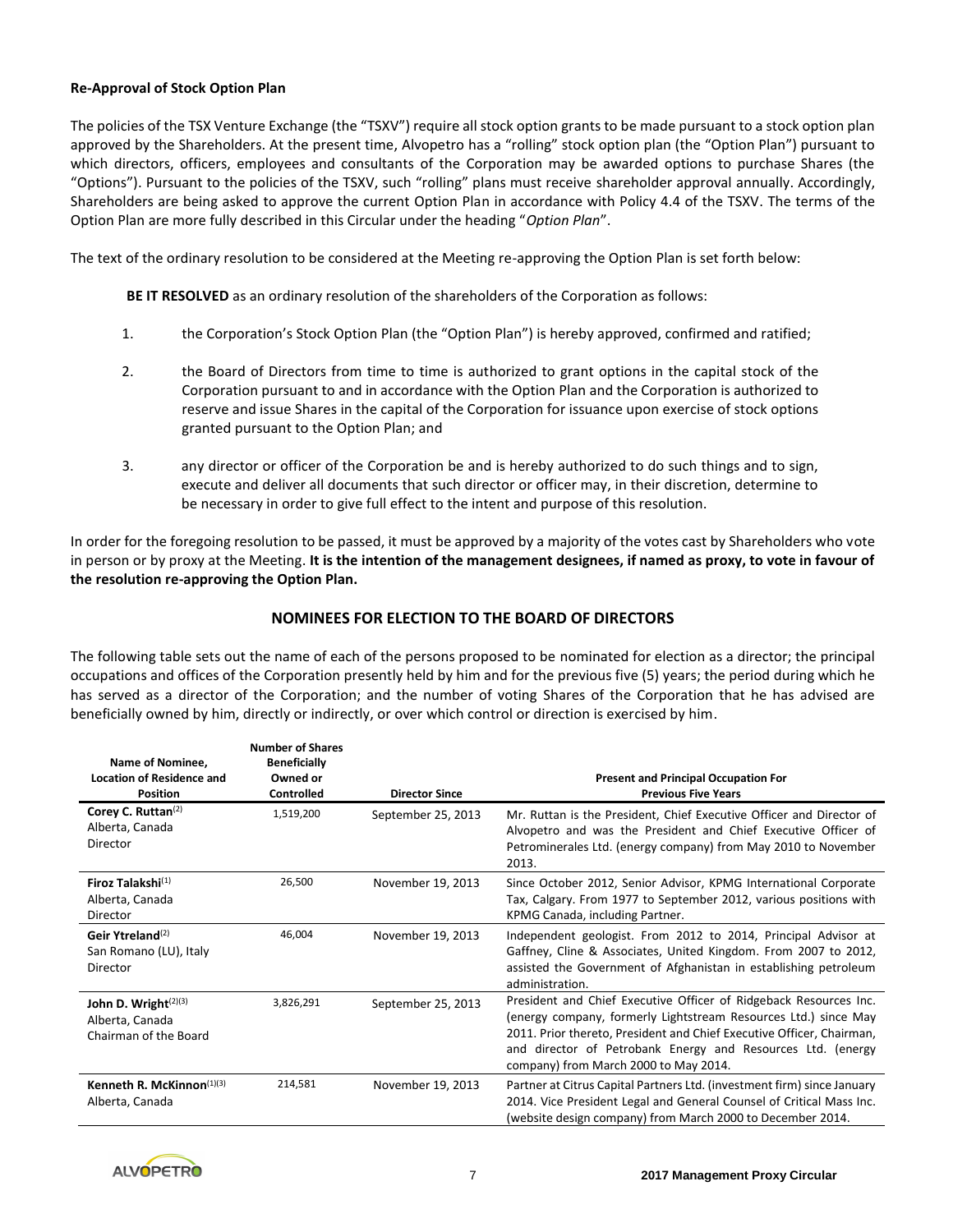| Name of Nominee.<br><b>Location of Residence and</b><br><b>Position</b> | <b>Number of Shares</b><br><b>Beneficially</b><br>Owned or<br><b>Controlled</b> | <b>Director Since</b> | <b>Present and Principal Occupation For</b><br><b>Previous Five Years</b>                                                                                                                                                                                                                                     |
|-------------------------------------------------------------------------|---------------------------------------------------------------------------------|-----------------------|---------------------------------------------------------------------------------------------------------------------------------------------------------------------------------------------------------------------------------------------------------------------------------------------------------------|
| Roderick L. Fraser $(1)(3)$<br>New York, USA                            | 61.000                                                                          | December 16, 2013     | Managing Director and Head of Oil & Gas for MUFG Union Bank since<br>August 2014. June 2012 to August 2014, independent consultant<br>acting as strategic advisor for large financial institutions. From 2004<br>to 2012, Managing Director and Global Head of Oil and Gas, Standard<br>Bank of South Africa. |

#### **Notes:**

(1) Member of the Audit Committee.

(2) Member of the Reserves Committee.

(3) Member of the Compensation Committee.

The information as to voting securities beneficially owned, directly or indirectly, is based upon information furnished to the Corporation by the nominees.

#### **Cease Trade Orders**

Except as disclosed below, to the knowledge of management of the Corporation, no proposed director of the Corporation is, or within the ten (10) years before the date of this Information Circular has been, a director, chief executive officer or chief financial officer of any other issuer that:

- (a) was the subject of a cease trade or similar order or an order that denied the other issuer access to any exemptions under Canadian securities legislation that lasted for a period of more than thirty (30) consecutive days that was issued while the director or executive officer was acting in the capacity as director, chief executive officer or chief financial officer; or
- (b) was subject to a cease trade order or an order that denied the relevant issuer access to any exemption under securities legislation that lasted for a period of more than thirty (30) consecutive days that was issued after the director or executive officer ceased to be a director, chief executive officer or chief financial officer and which resulted from an event that occurred while the director or executive officer was acting in the capacity as director, chief executive officer or chief financial officer.

Mr. John D. Wright was a director of Canadian Energy Exploration Inc. ("CEE") (formerly TALON International Energy, Ltd.), a reporting issuer listed on the TSX Venture Exchange, until September 15, 2011. A cease trade order (the "ASC Order") was issued on May 7, 2008 against CEE by the ASC for the delayed filing of CEE's audited annual financial statements and management's discussion and analysis for the year ended December 31, 2007 ("Annual Filings"). The Annual Filings were filed by CEE on SEDAR on May 8, 2008. As a result of the Order, the TSX Venture Exchange suspended trading in CEE's shares on May 7, 2008. In addition, on June 4, 2009 the British Columbia Securities Commission ("BCSC") issued a cease trade order (the "BCSC Order") against CEE for the failure of CEE to file its audited annual financial statements and management's discussion and analysis for the year ended December 31, 2008 and its unaudited interim financial statements and management's discussion and analysis for the three months ended March 31, 2009. CEE made application to the ASC and BCSC for revocation of the ASC Order and BCSC Order. The ASC and BCSC have issued revocation orders dated October 14, 2009 and November 30, 2009, respectively, granting full revocation of compliance-related cease trade orders issued by the ASC and the BCSC in respect of CEE.

#### **Bankruptcies and Insolvencies**

Except as otherwise disclosed below, to the knowledge of management of the Corporation, no proposed director of the Corporation:

(a) is, at the date of this Information Circular or has been within the ten (10) years before the date of this Information Circular, a director or executive officer of any Corporation that, while that person was acting in that capacity or within a year of that person ceasing to act in that capacity, became bankrupt, made a proposal under any legislation relating to bankruptcy or insolvency or was subject to or instituted any proceedings, arrangement or compromise with creditors or had a receiver, receiver manager or trustee appointed to hold its assets; or

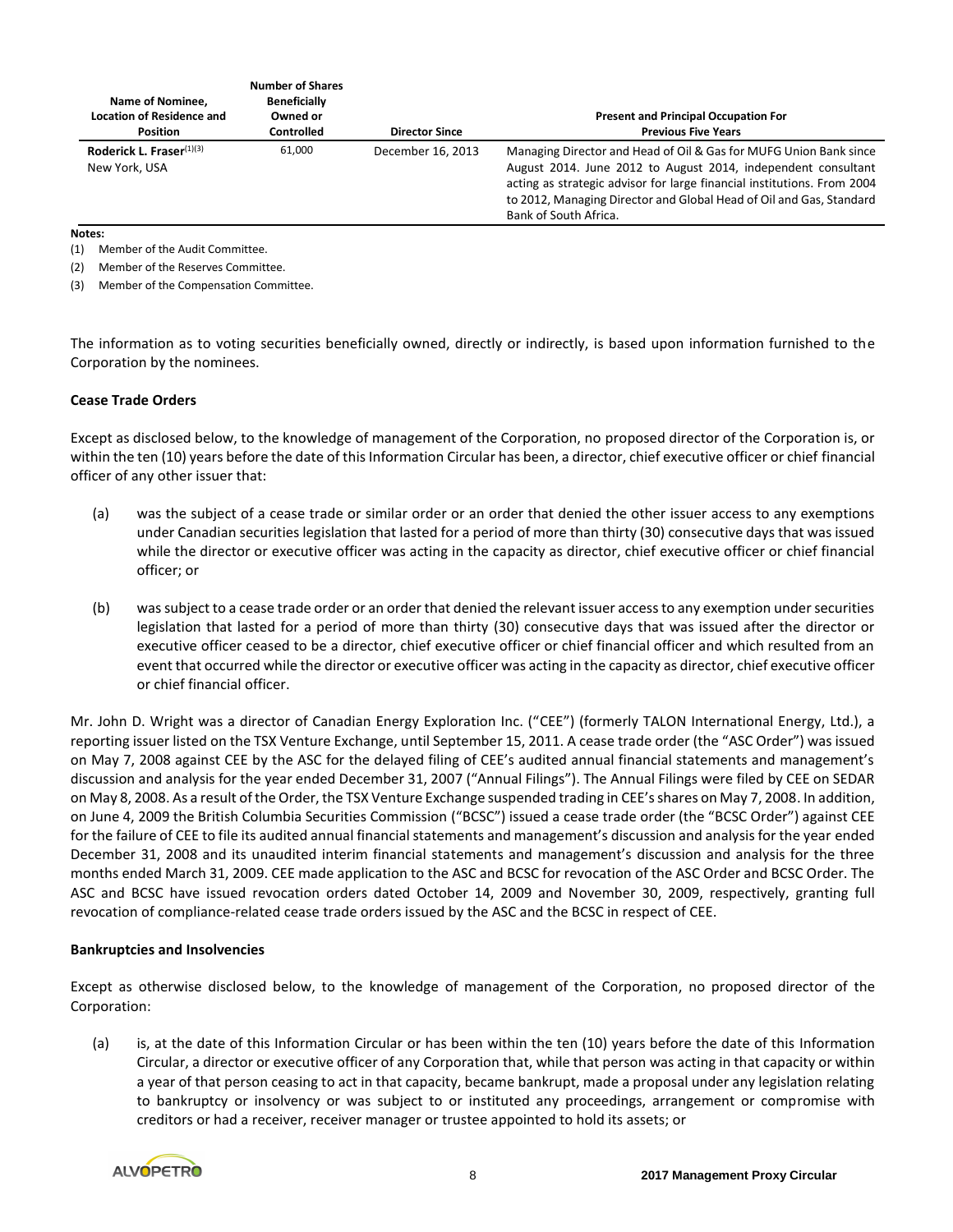(b) has, within the ten (10) years before the date of this Information Circular, become bankrupt, made a proposal under any legislation relating to bankruptcy or insolvency, or was subject to or instituted any proceedings, arrangement or compromise with creditors, or had a receiver, receiver manager or trustee appointed to hold the assets of the director, officer or shareholder.

Mr. John D. Wright was a director of Spyglass Resources Corp. ("Spyglass"), a reporting issuer listed on the Toronto Stock Exchange, until his resignation on November 26, 2015, when Spyglass was placed into receivership by the Court of Queen's Bench of Alberta following an application by its creditors.

Mr. John D. Wright was the President and Chief Executive Officer and a director of Lightstream Resources Ltd. ("Lightstream") and Mr. Corey C. Ruttan and Mr. Kenneth R. McKinnon were directors of Lightstream when it obtained creditor protection under the Companies' Creditors Arrangement Act (Canada) ("CCAA") on September 26, 2016. On December 29, 2016, as a result of the CCAA sales process, substantially all of the assets and business of Lightstream were sold to Ridgeback Resources Inc. ("Ridgeback"), a new company owned by former holders of Lightstream's secured notes. Mr. Ruttan and Mr. McKinnon resigned as directors of Lightstream upon formation of the new company. Mr. Wright resigned as an officer and director of Lightstream and was concurrently appointed President and Chief Executive Officer and a director of Ridgeback upon closing of the sale transaction.

## **Penalties and Sanctions**

Except as disclosed below, to the knowledge of management of the Corporation, no proposed director of the Corporation has:

- (a) been subject to any penalties or sanctions imposed by a court relating to Canadian securities legislation or by a Canadian securities regulatory authority or has entered into a settlement agreement with the Canadian securities regulatory authority; or
- (b) been subject to any other penalties or sanctions imposed by a court or regulatory body that would likely be considered important to a reasonable investor in making an investment decision.

Mr. Corey C. Ruttan entered into a settlement agreement with the Alberta Securities Commission ("ASC") on May 3, 2002 in respect of an insider trading violation relating to a May 17, 2000 trade. Mr. Ruttan cooperated completely in resolving the matter with the regulators. The settlement resulted in Mr. Ruttan paying an administrative penalty of \$10,000, representing a return of profits, and the costs of the proceeding in the amount of \$3,925. For a period of one year, Mr. Ruttan agreed to cease trading in securities and to not act as a director or officer of a public company. These restrictions expired on May 3, 2003. Mr. Ruttan is a Chartered Professional Accountant in good standing.

# **COMPENSATION DISCUSSION AND ANALYSIS**

#### **Introduction**

This discussion describes Alvopetro's compensation program for its executive officers for the year ended December 31, 2016, which consisted of Corey C. Ruttan, President and Chief Executive Officer and, Alison Howard, Chief Financial Officer.

# **Compensation Committee and Compensation Governance**

The members of the Compensation Committee of the Board are Kenneth R. McKinnon (Chairman), John D. Wright and Roderick L. Fraser. As required by the mandate of the Compensation Committee, all of the members of the Compensation Committee are independent directors of Alvopetro. The Compensation Committee has the ability to retain the services of independent compensation consultants to provide information and recommendations on market conditions and appropriate compensation practices.

The Compensation Committee is charged with the establishment, administration and periodic review of our compensation program. The Board believes the Compensation Committee collectively has the knowledge, experience and background required to fulfill its mandate. All of the members of the Compensation Committee possess human resources literacy, meaning an understanding of compensation theory and practice, personnel management and development, succession planning and executive development. Such knowledge and capability includes both current and prior experience working in senior roles at

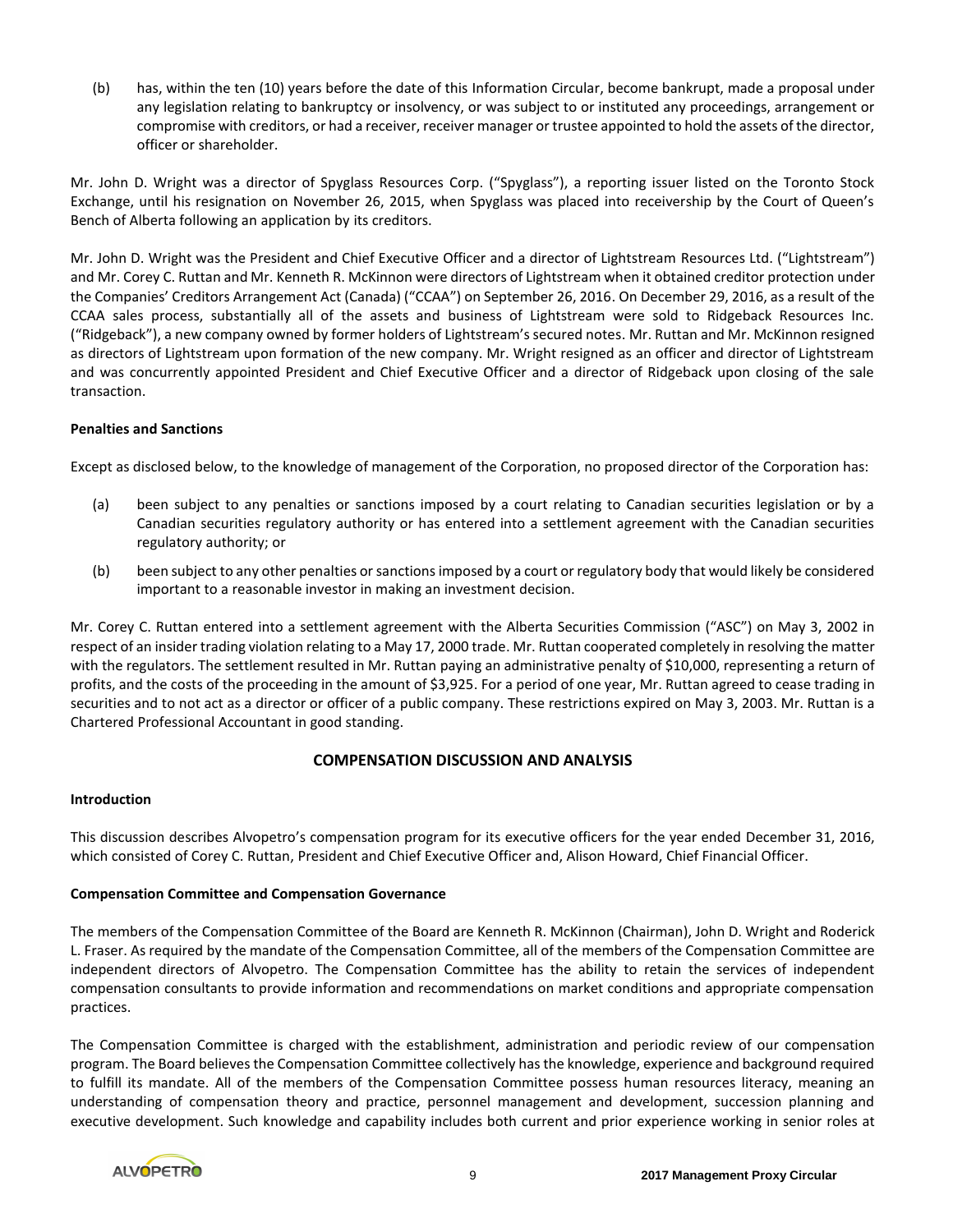other organizations, which provided financial and human resources experience and involvement on board compensation committees of other entities.

The Compensation Committee of the Board of Directors met twice in 2016.

## **Executive Compensation**

The Named Executive compensation program is administered by the Compensation Committee. The President and Chief Executive Officer of Alvopetro typically attends meetings of the Compensation Committee, but does not have the right to vote on any matter before the Compensation Committee. All Compensation Committee meetings have an '*in camera'* session where the President and Chief Executive Officer and any other members of management in attendance at the Compensation Committee meeting are excused for the duration of the *in camera* session.

The Compensation Committee establishes and approves base salaries, cash bonuses, share-based compensation and benefits for the Named Executives. Each component of compensation is determined on an individual basis for each Named Executive. The Compensation Committee utilizes a compensation program based on an assessment of the overall performance of Alvopetro, relative performance of Alvopetro compared to its peers and the achievements and overall contribution of each individual Named Executive.

The Compensation Committee retains and does not delegate any of its power to determine matters of executive compensation and benefits, although the Compensation Committee will consider compensation and benefit proposals made to the Compensation Committee by the President and Chief Executive Officer. The Compensation Committee reports to the Board on the major items covered at each Compensation Committee meeting.

In addition, the Compensation Committee may consider compensation surveys completed by independent third parties when making certain decisions with respect to Named Executive compensation. While the Compensation Committee may rely on external information and advice, all of the decisions with respect to Named Executive compensation will be made by the Compensation Committee and may reflect factors and considerations other than, or that may differ from, the information and recommendations provided by independent third party surveys and compensation consultants.

#### **Risk Assessment and Oversight**

The Compensation Committee is responsible for considering the implications of the risks associated with the Corporation's compensation policies and practices. The Compensation Committee's role of approving the compensation policies and practices includes considering whether the compensation policies and practices could encourage a Named Executive to: (i) take inappropriate or excessive risks; (ii) focus on achieving short term goals at the expense of long term return to Shareholders; or (iii) excessively focus on financial and operational goals at the expense of environmental responsibility and health and safety

#### **2016 Compensation**

Base salaries provide an immediate cash incentive for the Named Executives and are generally expected to be at levels competitive with peer companies that compete with the Corporation for business opportunities and executive talent. The Compensation Committee set 2016 base annual salaries for the Named Executives of \$250,000 for the President and Chief Executive Officer and \$193,800 for the Chief Financial Officer.

The base salaries were reviewed in comparison to the Peer Comparison Group (defined below), which was selected on the basis of operational stage and size, levels of production, revenue, personnel size, operating and capital budgets, market capitalization and jurisdiction of operations. For 2016, the Peer Comparison Group consisted of Touchstone Exploration Inc., Petrodorado Energy Ltd., PetroNova Inc., Petroamerica Oil Corp., and Madalena Energy Inc. For 2017, the Peer Comparison Group consisted of PRD Energy Inc., PMI Resources Ltd., Crown Point Energy Inc., Touchstone Exploration Inc., CGX Energy Inc., Bengal Energy Ltd., Canadian Overseas Petroleum Limited, Eco (Atlantic) Oil & Gas Ltd., SDX Energy Inc., Valeura Energy Inc., Madalena Energy Inc., Condor Petroleum Inc. and Falcon Oil & Gas Ltd.

Relative to the Peer Comparison Group, the base salaries of the Named Executives of the Corporation are below average. The Named Executives recognize this is in light of the Company's recent inception, size of operations, stage of growth, and the

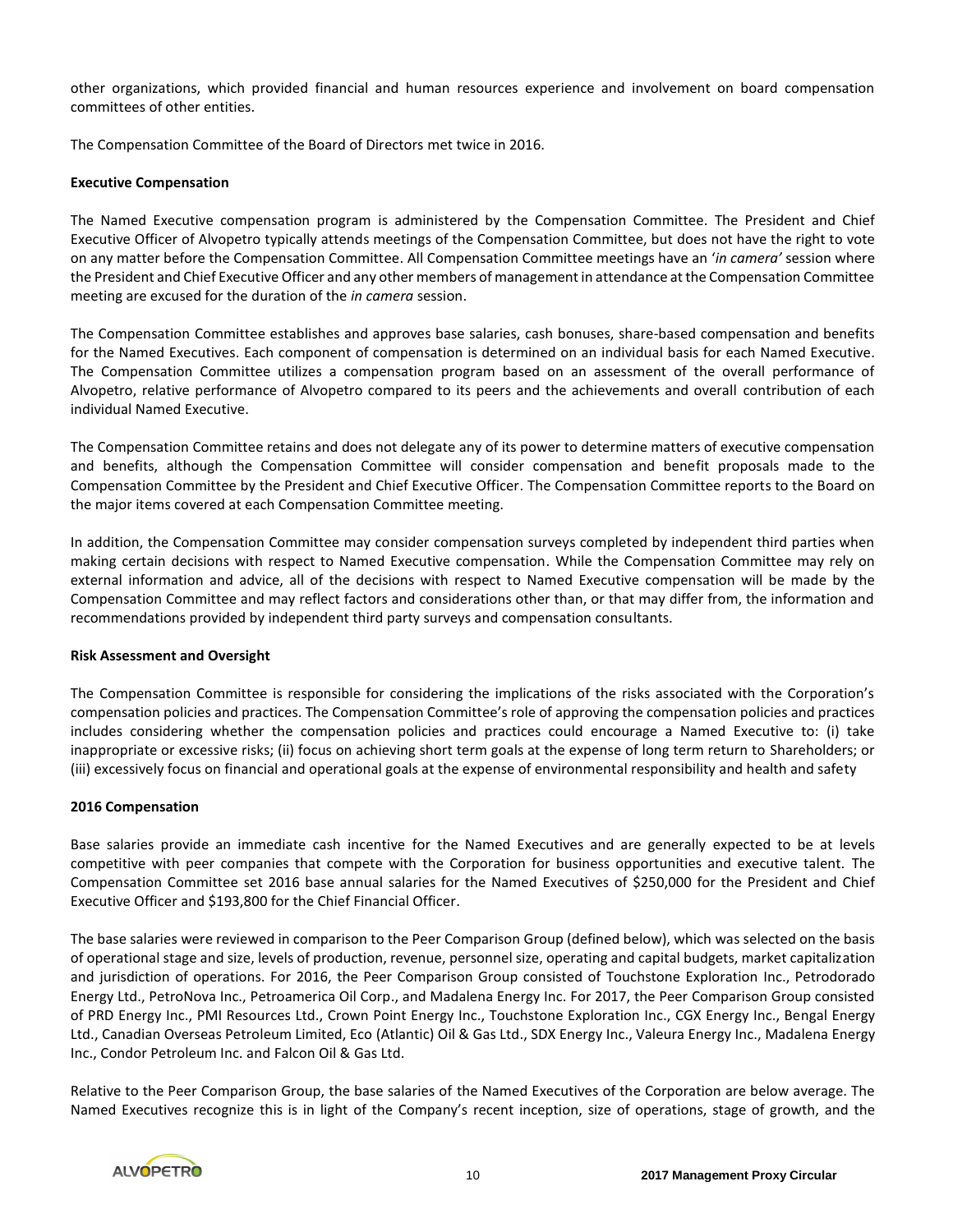commitment of the Named Executives to Alvopetro's growth and future success to maximize alignment with the Corporation's shareholders.

The Compensation Committee strives to provide executive compensation that motivates executives to increase long-term shareholder value through an appropriate mix of short and long-term incentives. For 2016, the Compensation Committee determined that it was most appropriate to focus on long-term incentives for the Named Executives to align the interests of the Named Executives with the interests of the Corporation's shareholders. Accordingly, for 2016, neither the President and Chief Executive Officer nor the Chief Financial Officer received an increase to their respective base salaries and no cash bonuses were paid to the Named Executives for the 2016 performance year. In addition, for 2017, the Named Executives have not received an increase to their respective base salaries. The Corporation uses the Option Plan as a part of its long-term compensation strategy for the Named Executives. Options are intended to align executive and shareholder interests by creating a direct link between compensation and share performance. In 2016, the Corporation granted a total of 570,000 Options to the President and Chief Executive Officer and a total of 390,000 Options to the Chief Financial Officer. All Options granted were approved by the Compensation Committee based on its subjective assessment of the appropriate base level of Option holdings by the Named Executives after considering the Corporation's development to-date and the current capital base of the Corporation.

The Compensation Committee believes that the perquisites for the Named Executives should be limited in scope and value and be commensurate with perquisites offered by the Corporation's peers. The Corporation provides each of our Named Executives a company paid parking stall or allowance with an estimated aggregate value for both Named Executives of \$11,220 in 2016. The Company shares the cost of an additional insurance program with the President and Chief Executive Officer for him, of which the cost to the Company is disclosed under the heading "Named Executive Compensation - Summary Executive Compensation Table" under the column titled "All Other Compensation".

## **Hedging Activities**

The Corporation's Disclosure, Confidentiality and Trading Policy includes a provision that prohibits directors, officers and employees of the Corporation from purchasing or selling certain derivatives in respect of any security of the Corporation. This includes purchasing "puts" and selling "calls" on the Corporation's securities, as well as a prohibition on short selling the Corporation's securities. Aside from these prohibitions, the Corporation does not have a policy specifically pertaining to other financial instruments including prepaid variable forward contracts, equity swaps or units of exchange funds, which are designed to hedge or offset a decrease in market value of equity securities granted as compensation or held, directly or indirectly, by a Named Executive or director. Any transactions of this nature are subject to insider reporting requirements and are reported on the System for Electronic Disclosure by Insiders (SEDI).

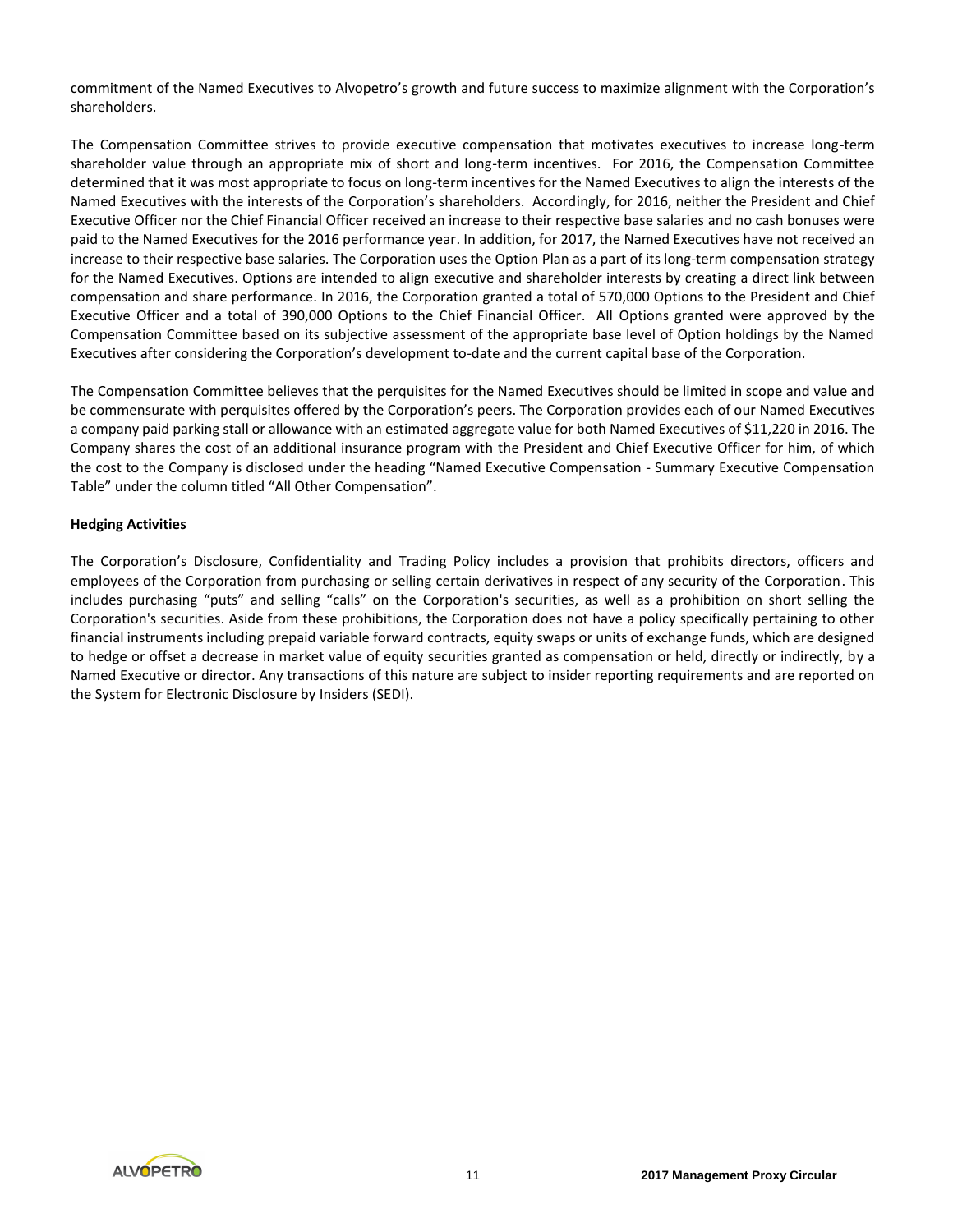## **NAMED EXECUTIVE COMPENSATION**

#### **Summary Executive Compensation Table**

The following table sets forth all annual and long-term compensation paid in respect of the Named Executives for the financial years ended December 31, 2016.

| <b>Name and Principal Position</b>                              | Year | $Salarv^{(1)}$<br>$($ \$) | <b>Option-Based</b><br>Awards $(2)$<br>$($ \$) | All other<br>$Commonisation^{(3)}$<br>$($ \$) | Total<br>Compensation<br>(\$) |
|-----------------------------------------------------------------|------|---------------------------|------------------------------------------------|-----------------------------------------------|-------------------------------|
|                                                                 | 2016 | 244.872                   | 33,733                                         | 23,017                                        | 301,622                       |
| <b>COREY C. RUTTAN</b><br>President and Chief Executive Officer | 2015 | 250.000                   | 38,999                                         | 24,285                                        | 313,285                       |
|                                                                 | 2014 | 250,000                   | 52,575                                         | 26,278                                        | 328,853                       |
| <b>ALISON HOWARD</b><br>Chief Financial Officer                 | 2016 | 187.961                   | 22.489                                         | 17,020                                        | 227,470                       |
|                                                                 | 2015 | 193.000                   | 22,534                                         | 18,392                                        | 233,926                       |
|                                                                 | 2014 | 190.000                   | 30.709                                         | 20,452                                        | 241,161                       |

**Notes:**

(1) Salary, for the purposes of the above Summary Compensation Table, includes all earning related to base salary paid to the Named Executive during the reporting year, and also includes payment for vacation days earned but not taken.

(2) Option Based Awards consist of Options granted pursuant to the Option Plan. The fair value of Options granted is estimated based on the grant date using the Black-Scholes option-pricing model. For a description of the terms of the Option Plan, see details provided herein under the heading "Stock Option Plan".

(3) The value in the column titled "All Other Compensation" includes all other compensation not reported in any other column of the table for each of the Named Executives and includes certain taxable benefits including but not limited to savings plans, parking, life insurance premiums, health spending account and fitness reimbursements, and additional health insurance plans.

#### **Outstanding Options as at December 31, 2016**

The following table sets forth, with respect to each of the Named Executives, details regarding Options outstanding as at December 31, 2016. As at December 31, 2016, there were no other share based awards outstanding to the Named Executives.

| Name                                  | <b>Number of Securities Underlying</b><br><b>Unexercised Options</b><br>(#) | Option<br><b>Exercise Price</b><br>(\$) | <b>Option Expiration</b><br>Date | Value of Unexercised In-<br>the-Money Options <sup>(1)</sup><br>(\$) |
|---------------------------------------|-----------------------------------------------------------------------------|-----------------------------------------|----------------------------------|----------------------------------------------------------------------|
|                                       | 500,000                                                                     | 1.02                                    | 16-Dec-2018                      | nil                                                                  |
|                                       | 300,000                                                                     | 0.40                                    | 24-Dec-2019                      | nil                                                                  |
| <b>COREY C. RUTTAN</b>                | 100,000                                                                     | 0.45                                    | 26-Feb-2020                      | nil                                                                  |
| President and Chief Executive Officer | 300,000                                                                     | 0.28                                    | 10-Dec-2020                      | nil                                                                  |
|                                       | 120,000                                                                     | 0.29                                    | 1-Feb-2021                       | nil                                                                  |
|                                       | 450,000                                                                     | 0.21                                    | 14-Dec-2021                      | 11,250                                                               |
|                                       | 300,000                                                                     | 1.02                                    | 16-Dec-2018                      | nil                                                                  |
|                                       | 150,000                                                                     | 0.40                                    | 24-Dec-2019                      | nil                                                                  |
| <b>ALISON HOWARD</b>                  | 87,000                                                                      | 0.45                                    | 26-Feb-2020                      | nil                                                                  |
| Chief Financial Officer               | 150,000                                                                     | 0.28                                    | 10-Dec-2020                      | nil                                                                  |
|                                       | 90,000                                                                      | 0.29                                    | 1-Feb-2021                       | nil                                                                  |
|                                       | 300,000                                                                     | 0.21                                    | 14-Dec-2021                      | 7,500                                                                |

#### **Notes:**

(1) The value of unexercised in-the-money Options is calculated for outstanding vested and unvested Stock Options based on the difference between the noted exercise price for the applicable grant and the closing price of the Corporation's Shares on the TSXV on December 31, 2016, being \$0.235.

#### **Incentive Plan Awards – Value Vested or Earned During the Year**

None of the vested Options held by the Named Executives were in-the-money during the year ended December 31, 2016 and the Named Executives did not receive any non-equity incentive plan compensation.

### **Pension and Retirement Plans**

The Corporation does not have any pension or retirement plan for employees or Named Executives.

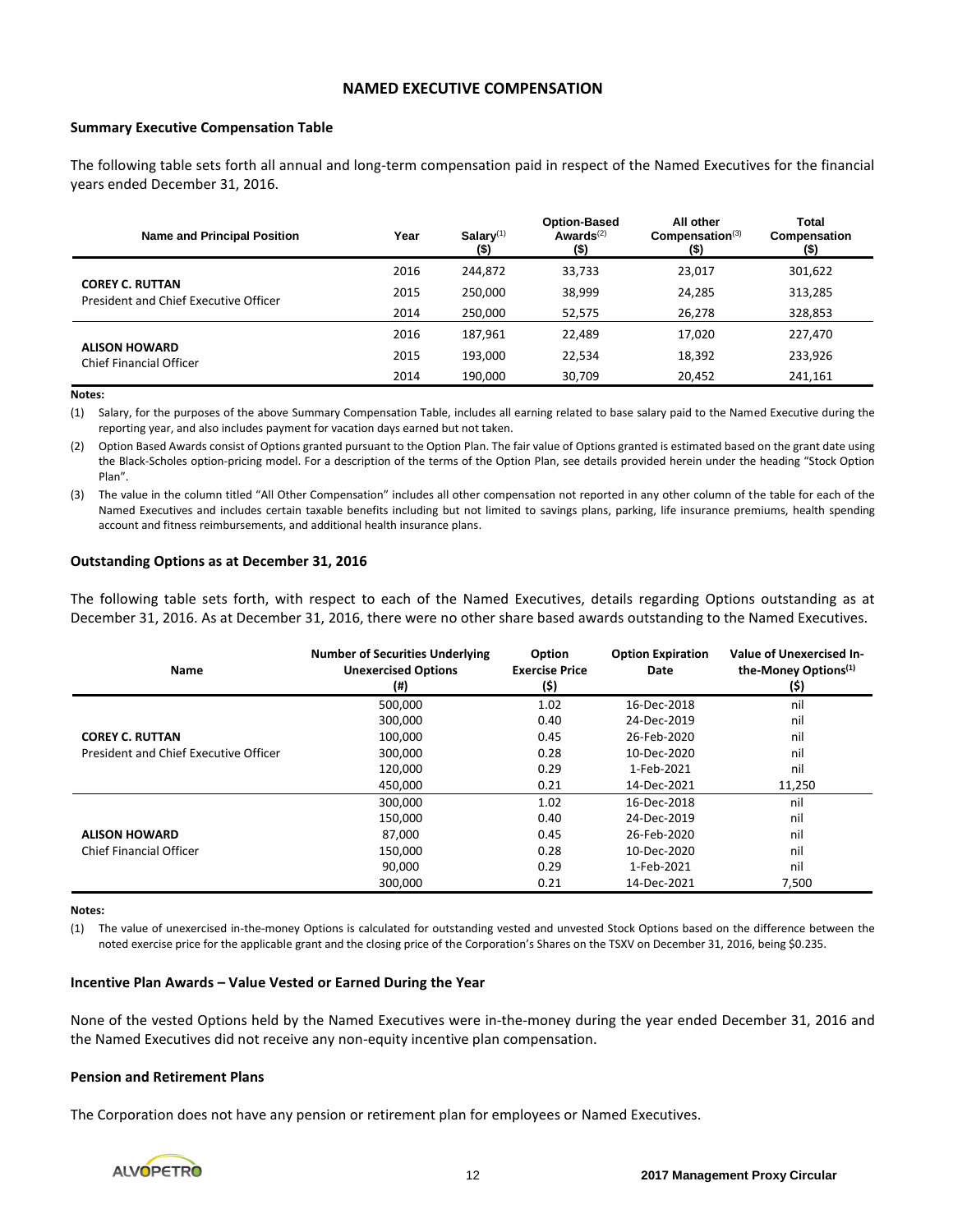## **Employment Agreements and Termination and Change of Control Benefits**

Each of the Named Executives have employment agreements with the Corporation. If the Named Executive's employment agreement is terminated without cause, or the Named Executive is Constructively Dismissed (defined below), or upon a change of control provided there exists Good Reason (as defined below), then the Named Executive is entitled to payment of an amount as set forth in the table below.

| <b>Named Executive</b>                | Payment upon Change of Control provided Constructive Dismissal Occurs                                                                                                                                                                                           |
|---------------------------------------|-----------------------------------------------------------------------------------------------------------------------------------------------------------------------------------------------------------------------------------------------------------------|
| President and Chief Executive Officer | Equal to the cash equivalent of his base salary for twenty four (24) months, as well as the cash equivalent<br>of the average of his prior two (2) years' annual bonus (both cash and share based incentive components)<br>multiplied by two (2).               |
| <b>Chief Financial Officer</b>        | Equal to the cash equivalent of her base salary for twelve (12) months, as well as the cash equivalent of the<br>average of her prior two (2) years' annual bonus (both cash and share based incentive components)<br>multiplied by one and a half times (1.5). |

In the employment agreements, "Constructive Dismissal" means one or more of the following changes in the circumstances of the Named Executive's employment: (i) material reduction or diminution in the position, level of authority, responsibility, duties or reporting relationship of the Named Executive; (ii) a material reduction in the Named Executive's base salary; (iii) a material reduction in the value of the Named Executive's benefits plans, incentive plans or vacation; or (iv) the elimination by the Corporation of the Corporation's bonus or incentive plans without a materially similar replacement; or (v) a requirement to relocate to another city, province or country. "Good Reason" means one or more of the following changes in the Named Executive's employment following a Change of Control: (i) a Constructive Dismissal of the Named Executive; (ii) the assignment to the Named Executive of any duties materially inconsistent with his or her current duties and responsibilities as an Named Executive of the Company or a material alteration in the nature of his responsibilities or duties or reporting relationship from those in effect immediately prior to a Change in Control of the Corporation; (iii) a material change to the market capitalization of the Corporation following a Change of Control.

### **Estimated Payment Made to Named Executive Officers upon Termination of Employment Agreements**

The following table provides a calculation of the payments that would have to be made to the Named Executives pursuant to their applicable employment agreement under the noted events with and without a deemed change of control. All payments are calculated assuming the date of the termination event was, and if applicable, a change of control occurred, on December 31, 2016. The disclosed values represent payments made pursuant to the terms of the employment agreements.

|                 |                                                                         | <b>WITHOUT A CHANGE OF CONTROL</b>                                   | WITH A CHANGE OF CONTROL                                              |                                                                                |
|-----------------|-------------------------------------------------------------------------|----------------------------------------------------------------------|-----------------------------------------------------------------------|--------------------------------------------------------------------------------|
| Name            | Payment made in the<br><b>Event of Termination</b><br><b>With Cause</b> | Payment made in the Event<br>of Termination Without<br>Cause<br>(\$) | Payment made in the<br><b>Event of Retirement or</b><br>Death<br>(\$) | Payment made<br><b>Following a Change</b><br>of Control <sup>(1)</sup><br>(\$) |
| Corey C. Ruttan | nil                                                                     | 521.137                                                              | nil                                                                   | 521,137                                                                        |
| Alison Howard   | nil                                                                     | 205,127                                                              | nil                                                                   | 205.127                                                                        |

#### **Notes:**

(1) The calculations in this table are based on the assumption that upon a change of control, Good Reason exists.

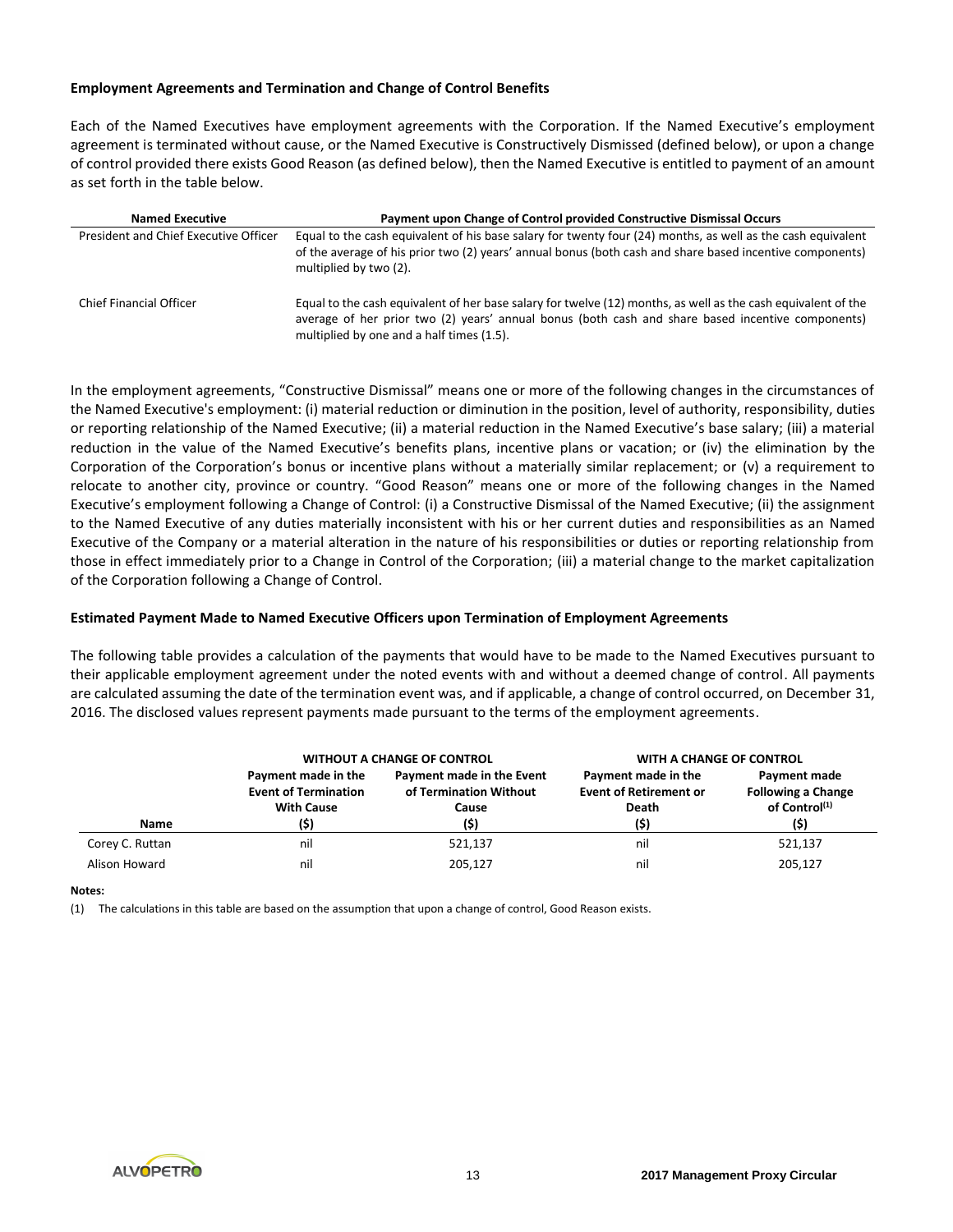# **COMPENSATION OF DIRECTORS**

# **General**

The Compensation Committee is responsible to recommend for consideration and approval by the Board as a whole the compensation program for our Directors. The main objectives of our compensation program for our Directors is to attract and retain the services of the most qualified Directors, compensate our Directors in a manner that is commensurate with the risks and responsibilities assumed in Board membership and is competitive with our peers and align the interests of our Directors with Shareholders. Corey C. Ruttan, the President and Chief Executive Officer of Alvopetro, is also a director. Mr. Ruttan does not receive any compensation specifically in relation to his duties as a director and references to the directors under this heading do not include him.

## **Directors' Compensation Table**

The table below sets out the compensation provided to non-management directors in 2016. The fair value of the Options is estimated based on the grant date using the Black-Scholes option-pricing model. For a description of the terms of the Option Plan, see under the heading "Stock Option Plan".

| Name                | <b>Cash Fees Earned</b><br>(\$) | <b>Option-Based Awards</b><br>(\$) | <b>Total</b><br>(\$) |
|---------------------|---------------------------------|------------------------------------|----------------------|
| Firoz Talakshi      | 10,000                          | 3,710                              | 13,710               |
| Geir Ytreland       | 10,000                          | 3,504                              | 13,504               |
| John D. Wright      | 10,000                          | 4,534                              | 14,534               |
| Kenneth R. McKinnon | 10,000                          | 3,813                              | 13,813               |
| Roderick L. Fraser  | 10,000                          | 3,607                              | 13,607               |

**Notes:**

(1) Option Based Awards consist of Options granted pursuant to the Option Plan. The fair value of Options granted is estimated based on the grant date using the Black-Scholes option-pricing model. For a description of the terms of the Option Plan, see details provided herein under the heading "Stock Option Plan".

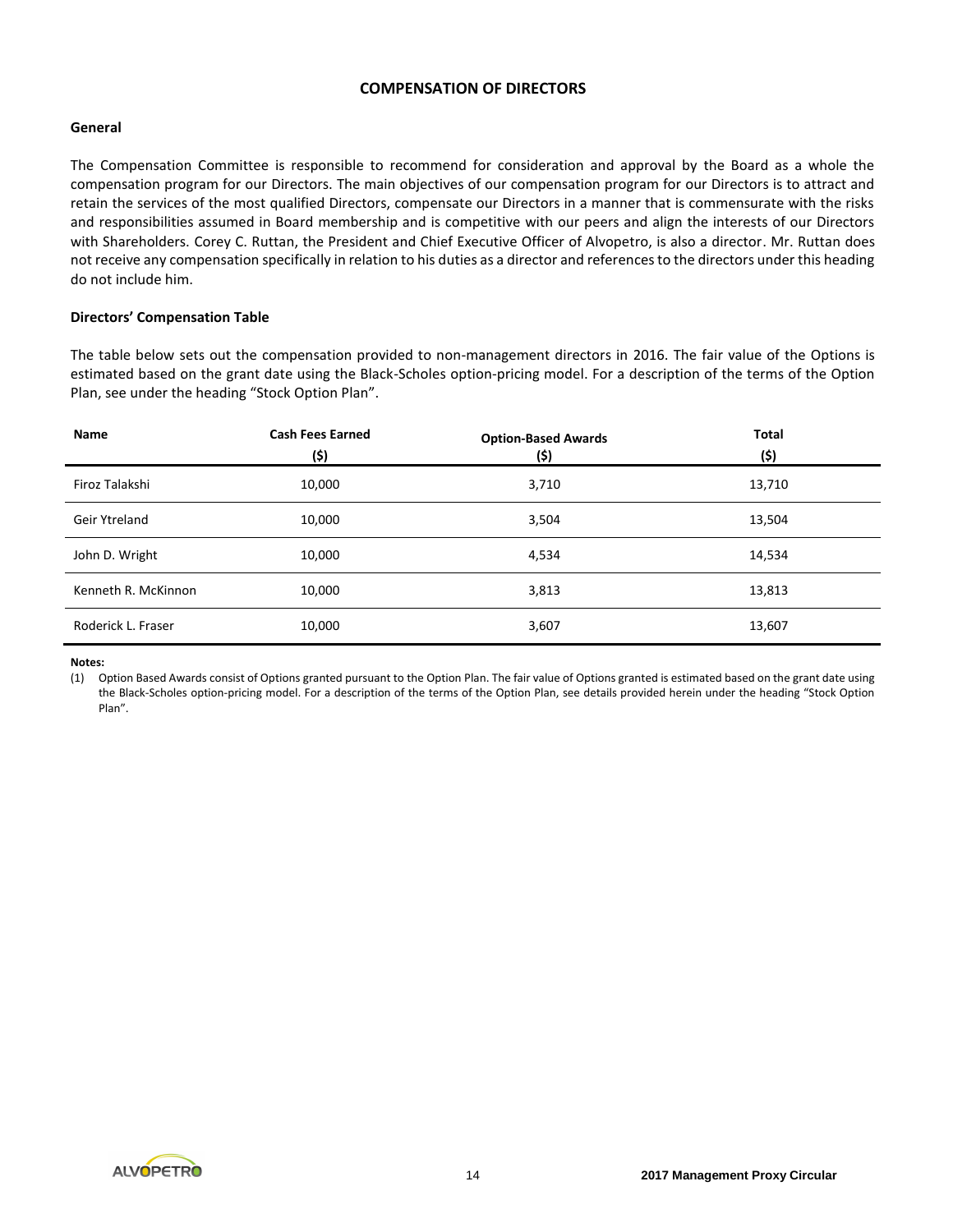## **Outstanding Options as at December 31, 2016**

The following table sets forth, with respect to each of the directors, details regarding Options outstanding as at December 31, 2016.

| <b>Name</b>          | <b>Number of Securities Underlying</b><br><b>Unexercised Options</b><br>$($ #) | <b>Option Exercise</b><br>Price<br>(\$) | <b>Option Expiration</b><br><b>Date</b> | <b>Value of Unexercised In-the-</b><br>Money Options <sup>(1)</sup><br>(\$) |
|----------------------|--------------------------------------------------------------------------------|-----------------------------------------|-----------------------------------------|-----------------------------------------------------------------------------|
|                      | 88,149                                                                         | 1.02                                    | 16-Dec-2018                             | nil                                                                         |
|                      | 45,000                                                                         | 0.40                                    | 24-Dec-2019                             | nil                                                                         |
| Firoz Talakshi       | 45,000                                                                         | 0.28                                    | 10-Dec-2020                             | nil                                                                         |
|                      | 45,000                                                                         | 0.21                                    | 14-Dec-2021                             | 1,125                                                                       |
|                      | 83,252                                                                         | 1.02                                    | 16-Dec-2018                             | nil                                                                         |
|                      | 42,500                                                                         | 0.40                                    | 24-Dec-2019                             | nil                                                                         |
| <b>Geir Ytreland</b> | 42,500                                                                         | 0.28                                    | 10-Dec-2020                             | nil                                                                         |
|                      | 42,500                                                                         | 0.21                                    | 14-Dec-2021                             | 1,063                                                                       |
|                      | 107,738                                                                        | 1.02                                    | 16-Dec-2018                             | nil                                                                         |
|                      | 55,000                                                                         | 0.40                                    | 24-Dec-2019                             | nil                                                                         |
| John D. Wright       | 55,000                                                                         | 0.28                                    | 10-Dec-2020                             | nil                                                                         |
|                      | 55,000                                                                         | 0.21                                    | 14-Dec-2021                             | 1,375                                                                       |
|                      | 90,597                                                                         | 1.02                                    | 16-Dec-2018                             | nil                                                                         |
| Kenneth R. McKinnon  | 46,250                                                                         | 0.40                                    | 24-Dec-2019                             | nil                                                                         |
|                      | 46,250                                                                         | 0.28                                    | 10-Dec-2020                             | nil                                                                         |
|                      | 46,250                                                                         | 0.21                                    | 14-Dec-2021                             | 1,156                                                                       |
|                      | 85,700                                                                         | 1.02                                    | 16-Dec-2018                             | nil                                                                         |
|                      | 43,750                                                                         | 0.40                                    | 24-Dec-2019                             | nil                                                                         |
| Roderick L. Fraser   | 43,750                                                                         | 0.28                                    | 10-Dec-2020                             | nil                                                                         |
|                      | 43,750                                                                         | 0.21                                    | 14-Dec-2021                             | 1,094                                                                       |

#### **Notes:**

(1) The value of unexercised in-the-money Options is calculated for outstanding vested and unvested Stock Options based on the difference between the noted exercise price for the applicable grant and the closing price of the Corporation's Shares on the TSXV on December 31, 2016, being \$0.235.

#### **Incentive Plan Awards – Value Vested or Earned During the 2016 Year**

None of the vested Options held by the Directors were in-the-money during the year ended December 31, 2016 and the Directors did not receive any non-equity incentive plan compensation.

#### **SECURITIES AUTHORIZED FOR ISSUANCE UNDER EQUITY COMPENSATION PLANS**

The following table sets forth information with respect to the Option Plan, as at December 31, 2016. The Corporation has in place an Incentive Share Plan (see "Equity Compensation Plans"), however, no incentive shares ("Incentives") have yet been granted or issued pursuant to the Incentive Share Plan.

| Number of securities to be issued upon | Weighted average exercise price of | Number of securities remaining available |
|----------------------------------------|------------------------------------|------------------------------------------|
| exercise of Options                    | outstanding Options                | for future issuance under Option Plan    |
| 6.874.102                              | \$0.53                             | 1,642,585                                |

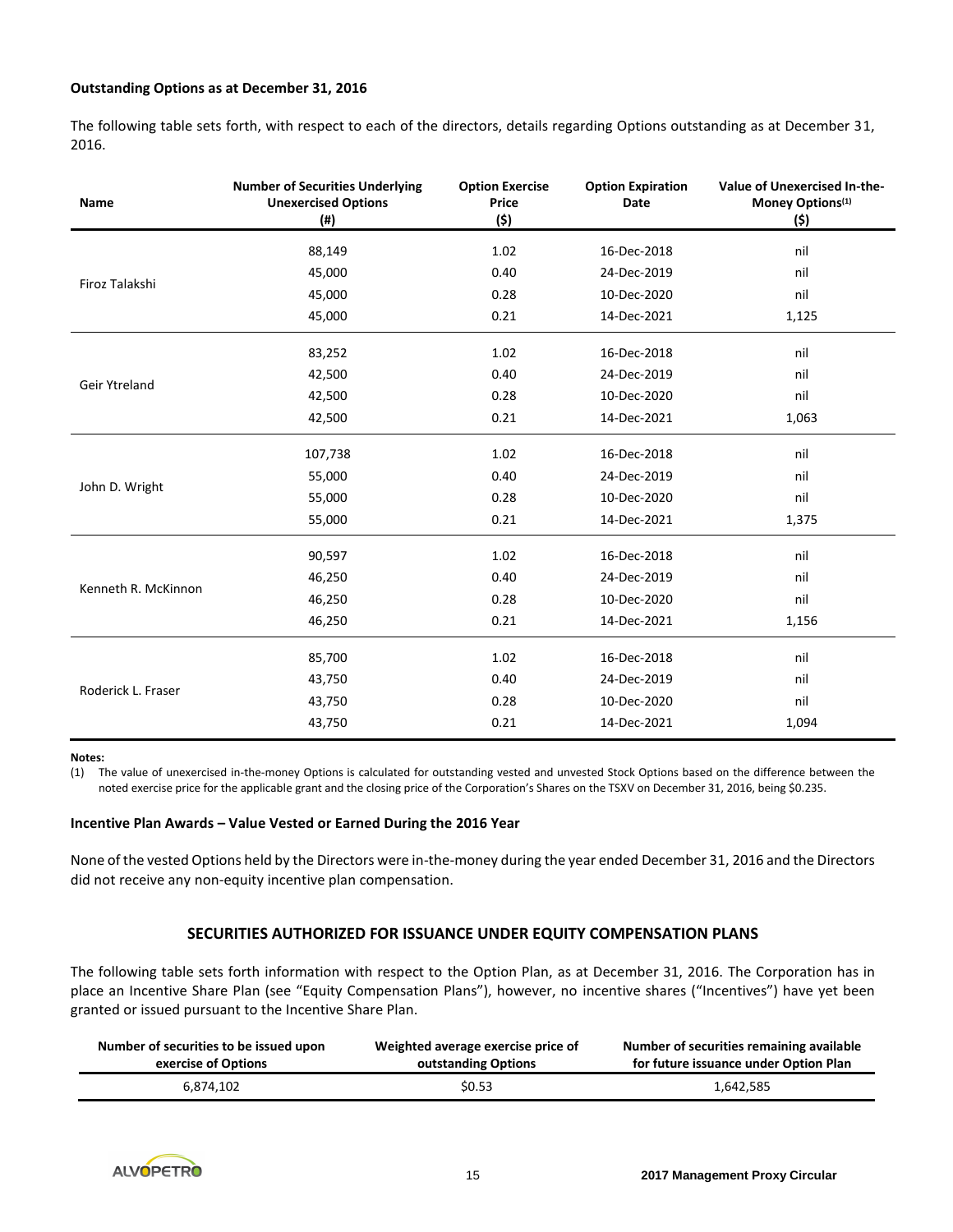# **EQUITY COMPENSATION PLANS**

# **STOCK OPTION PLAN**

## **General**

The purpose of the Option Plan is to provide the directors, officers, employees and consultants of Alvopetro (the "Participants") with an opportunity to purchase Shares and to benefit from the appreciation thereof. This will provide an increased incentive for the Participants to contribute to the future success and prosperity of Alvopetro, thus enhancing the value of the Shares for the benefit of all the shareholders and increasing the ability of Alvopetro to attract and retain individuals of exceptional skill.

The Option Plan is administered by the Board, but the Board may delegate administration to a committee of the Board consisting of not less than three directors. The Board may, from time to time, adopt such rules and regulations for administering the Option Plan as it may deem proper and in the best interests of Alvopetro.

## **Option Grants and Exercise Price**

Under the Option Plan, the Board may, from time to time, grant options ("Options") to such Participants as it chooses and, subject to the restrictions described below, in such numbers as it chooses.

The exercise price of each Option is fixed by the Board when the Option is granted, provided that such price shall not be less than the volume weighted average trading price per share for the Shares on the TSXV (or, if the Shares are not then listed and posted for trading on TSXV, on such stock exchange in Canada on which such shares are listed and posted for trading as may be selected for such purpose by the Board) for the five consecutive trading days ending on the last trading day preceding the date that the Option is granted.

Options granted to Participants are non-assignable.

## **Limits on Option Grants**

The aggregate number of Shares that may be reserved for issuance at any time under the Option Plan, together with any Shares reserved for issuance under any other share compensation arrangement implemented by Alvopetro after the date of the adoption of the Option Plan, shall be equal to 10% of outstanding Shares (on a non-diluted basis) outstanding at that time. In addition, any grant of Options under the Option Plan shall be subject to the following restrictions:

- (a) the aggregate number of Shares reserved for issuance pursuant to Options granted to any one person, when combined with any other share compensation arrangement, may not exceed 5% of the outstanding Shares (on a non-diluted basis);
- (b) the aggregate number of Shares reserved for issuance pursuant to Options granted to Insiders (as defined in exchange polices) pursuant to the Option Plan, when combined with any other share compensation arrangement, may not exceed 10% of the outstanding Shares (on a non-diluted basis);
- (c) the aggregate number of Shares issued within any one year period to Insiders pursuant to Options, when combined with any other share compensation arrangement, may not exceed 10% of the outstanding Shares (on a non-diluted basis);
- (d) the aggregate number of Shares reserved for issuance pursuant to Options granted to any one person who is a Consultant (as defined in exchange polices) in any twelve (12) month period, may not exceed 2% of the issued and outstanding Shares (on a non-diluted basis); and
- (e) the aggregate number of Shares reserved for issuance pursuant to Options granted to individuals conducting Investor Relations Activities (as defined in exchange polices) in any twelve (12) month period, may not exceed 2% of the issued and outstanding Shares (on a non-diluted basis).

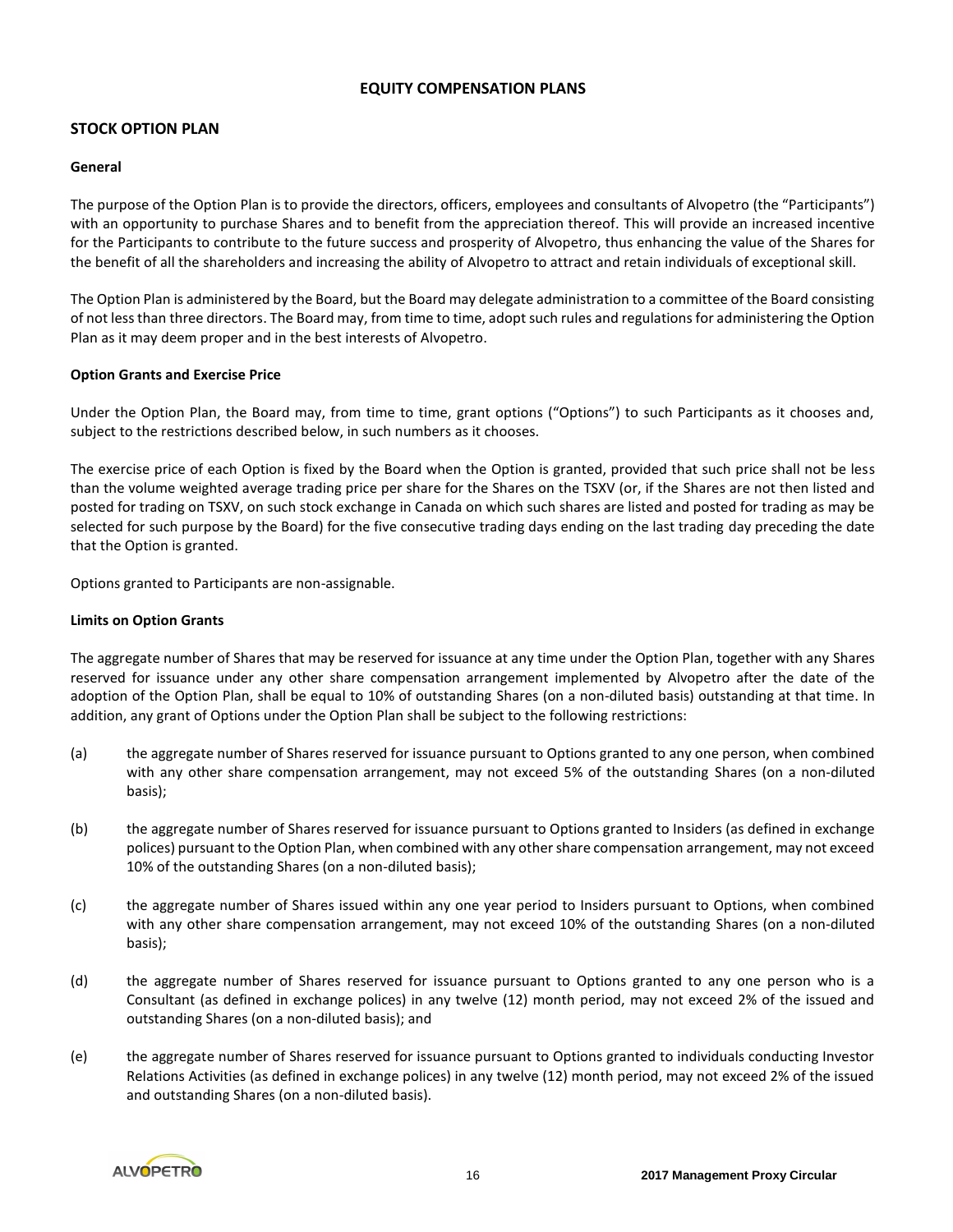# **Expiry**

The expiry date of Options granted pursuant to the Option Plan is set by the Board, but must not be later than ten years from the date of grant. Typically, Options granted expire after five years. In the event that any Option expires during, or within two business days after, a self-imposed blackout period on trading securities of Alvopetro, such expiry date will be deemed to be extended to the tenth day following the end of the blackout period.

In the event of the Participant ceasing to be a director, officer, employee or consultant of Alvopetro for any reason other than death (including the resignation or retirement of the Participant as a director, officer or employee of Alvopetro or the termination by Alvopetro of the employment of the Participant or the termination by Alvopetro or the Participant of the consulting arrangement with the Participant), all unvested Options held by such Participant shall immediately cease and terminate and be of no further force or effect and all vested Options held by such Participant shall cease and terminate and be of no further force or effect on the earlier of the expiry time of the Option and the thirtieth day following: (i) the effective date of such resignation or retirement; (ii) the date the notice of termination of employment is given by Alvopetro; or (iii) the date the notice of termination of the consulting agreement is given by Alvopetro to the Participant, as the case may be. Notwithstanding the foregoing, in the event of termination for cause, such Option shall cease and terminate immediately upon the date notice of termination of employment for cause is given by Alvopetro and shall be of no further force or effect whatsoever as to the Shares in respect of which an Option has not previously been exercised.

If a Participant dies, the legal representatives of the Participant may exercise the vested Options held by the Participant within a period after the date of the Participant's death as determined by the Board, provided that such period shall not extend beyond 6 months following the death of the Participant or exceed the expiry date of such Option.

## **Vesting**

The vesting period or periods of Options granted under the Option Plan is determined by the Board at the time of grant. The Board may, in its sole discretion at any time, accelerate vesting of Options previously granted. In the event a change of control of Alvopetro, as defined in the Option Plan, is contemplated or has occurred, all Options which have not otherwise vested in accordance with their terms shall vest and be exercisable at such time as is determined by the Board.

#### **Exercise**

Participants may exercise vested Options by providing a notice in writing signed by the Participant to Alvopetro together with payment in full of the exercise price for the Shares which are the subject of the exercise. Alvopetro will not provide Participants with financial assistance for the exercise of Options.

#### **Amendments to the Option Plan**

The Board may amend the Option Plan and any Options granted thereunder in any manner, or discontinue it at any time, without the approval of the holders of a majority of the Shares, provided that:

- (a) the consent of the applicable Participants must be obtained for any amendment that would adversely affect any outstanding Options;
- (b) the approval of the holders of a majority of the Shares present and voting in person or by proxy at a meeting of Shareholders (including approval of the disinterested holders of Shares if required by exchange policies) must be obtained for any amendment that would have the effect of:
	- i) increasing the maximum percentage of Shares that may be reserved for issuance under the Option Plan;
	- ii) increasing the maximum percentage of Shares that may be reserved for issuance under the Option Plan to Insiders or any one person;
	- iii) increasing the maximum percentage of Shares that may be issued under the Option Plan within any one year period to Insiders, Consultants or individuals conducting Investor Relations activities;

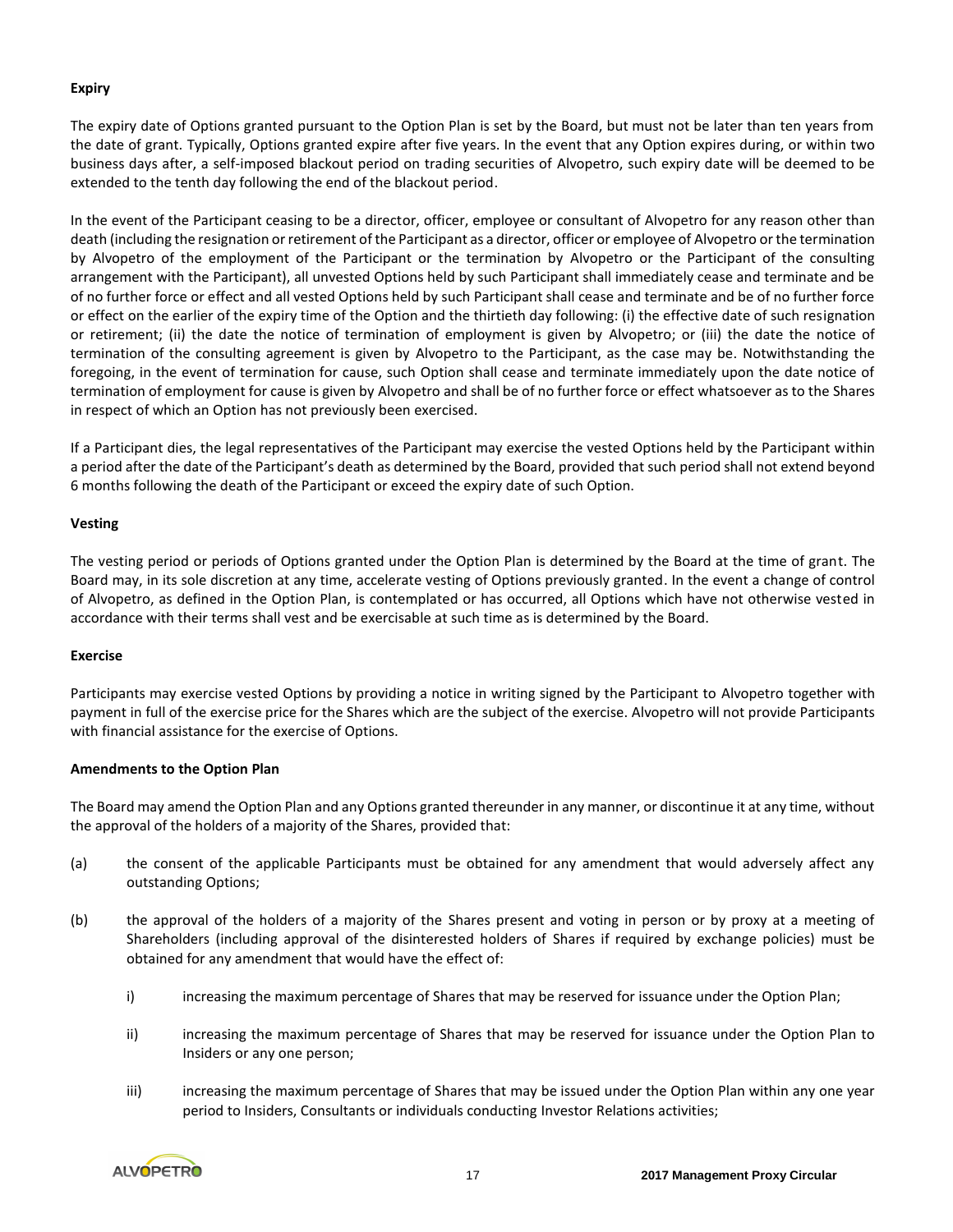- iv) changing the amendment provisions of the Option Plan;
- v) changing the terms of any Options held by Insiders;
- vi) reducing the exercise price of any outstanding Options held by Insiders (including the reissue of an Option within 90 days of cancellation which constitutes a reduction in the exercise price);
- vii) amending the definition of Participants to expand the categories of individuals eligible for participation in the Option Plan;
- viii) extending the expiry date of an outstanding Option or amending the Option Plan to allow for the grant of an Option with an expiry date of more than ten years from the grant date; or
- ix) amending the Option Plan to permit the transferability of Options, except to permit a transfer to a family member, an entity controlled by the Participant or a family member, a charity or for estate planning or estate settlement purposes.

## **Adjustments**

The Option Plan provides that appropriate adjustments in the number of Sharessubject to the Option Plan, the number of Shares optioned and the exercise price shall be made by the Board to give effect to adjustments in the number of Shares resulting from subdivisions, consolidations or reclassifications of the Shares, the payment of stock dividends by Alvopetro (other than dividends in the ordinary course) or other relevant changes in the authorized or issued capital of Alvopetro.

If a Participant elects to exercise an Option following the merger or consolidation of Alvopetro with any other corporation, whether by amalgamation, plan of arrangement or otherwise, the Participant shall be entitled to receive, and shall accept, in lieu of the number of Shares to which the Participant was theretofore entitled upon such exercise, either, at the discretion of the Board the kind and amount of shares and other securities or property which such Participant could have been entitled to receive as a result of such merger or consolidation if, on the effective date thereof, the Participant had been the registered holder of the number of Shares to which the Participant was theretofore entitled to purchase upon exercise.

#### **INCENTIVE SHARE PLAN**

#### **General**

The purpose of the Incentive Share Plan is to provide directors, officers and employees of, and consultants to, Alvopetro with incentive compensation in the form of Shares of Alvopetro issuable after defined vesting periods. This provides an increased incentive for the participants to contribute to the future success of Alvopetro, enhancing the value of the Shares for the benefit of all shareholders and increasing the ability of Alvopetro to attract and retain individuals of exceptional skill. As of the date hereof, there have been no Incentives granted pursuant to the Incentive Share Plan.

#### **Limitations under the Incentive Share Plan**

The Incentive Share Plan provides that the maximum number of shares reserved for issuance under the Incentive Share Plan shall not exceed 1,700,000 Shares, representing 2.0% of the Shares currently issued and outstanding. In addition, the maximum number of Shares reserved for issuance pursuant to both Incentives issuable under the Incentive Share Plan and options issued under the Option Plan at any time shall not exceed 10% of the issued and outstanding Shares of Alvopetro at any such time. Incentives under the Incentive Share Plan consist of Restricted Share Units ("RSU's"), Deferred Share Units ("DSU's"), and Performance Share Units ("PSU's"), all as more particularly described herein. As of the date hereof, there have been no Incentives granted pursuant to the Incentive Share Plan.

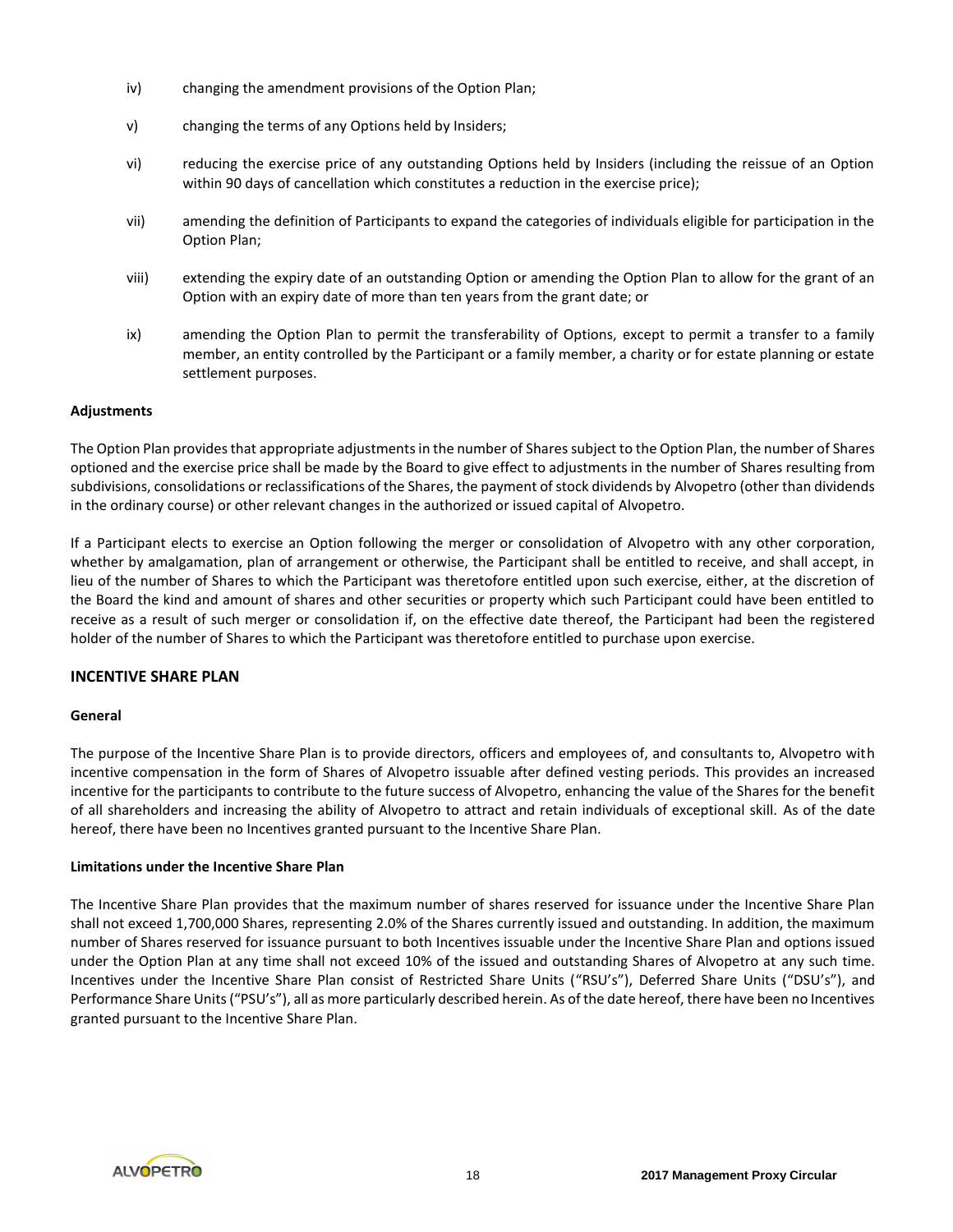In addition, i) the aggregate number of Shares reserved for issuance pursuant to Incentives granted to any one person, when combined with any other share compensation arrangement, may not exceed 5% of the outstanding Shares (on a non-diluted basis); ii) the aggregate number of Shares reserved for issuance pursuant to Incentives granted to Insiders, when combined with any other share compensation arrangement, may not exceed 10% of the outstanding Shares (on a non-diluted basis); iii) the aggregate number of Shares issued within any one year period to Insiders pursuant to Incentives, when combined with any other share compensation arrangement, may not exceed 10% of the outstanding Shares (on a non-diluted basis); iv) the number of Incentives issuable under the Plan within any one year period to any one individual may not exceed 1% of the outstanding Shares (on a non-diluted basis); and v) the number of Incentives issuable under the Plan within any one year period to Insiders, may not exceed 2% of the outstanding Shares (on a non-diluted basis).

## **Description of RSU's, PSU's and DSU's issuable under the Incentive Share Plan**

RSU's are expected to typically vest as to one third on each of the first, second and third anniversaries of the date of grant. Upon vesting and exercise, each RSU can be redeemed by the holder, without the payment of any additional consideration, in exchange for: (i) one Share; or ii) at the sole election of the Corporation, a cash payment equal to the five (5) day volume weighted average trading price of the Shares on the TSXV prior to the date of exercise.

PSU's are expected to typically cliff vest after three years with a payout percentage between 0% and 250% calculated at the time of the vesting of a PSU based on performance criteria established by the Board in its discretion at the time of the grant. Upon vesting and exercise, each PSU can be redeemed by the holder, without the payment of any additional consideration, in exchange for: (i) a number of Shares equal to each Share multiplied by the payout percentage; or ii) at the sole election of the Corporation, a cash payment equal to the five (5) day volume weighted average trading price of the Shares, multiplied by the applicable payout percentage, on the TSXV prior to the date of exercise.

DSU's are the only type of incentive issuable under the Incentive Share Plan that may be issued to non-employee directors of Alvopetro. DSUs granted are expected typically vest on the third anniversary of the grant date or on the date that the nonemployee director ceases to be a director of Alvopetro for any reason, including change of control, resignation, retirement, death or failure to obtain re-election as a director under the Incentive Share Plan. Upon vesting and exercise, each DSU can be redeemed by the holder, without the payment of any additional consideration, in exchange for: (i) one Share; or ii) at the sole election of the Corporation, a cash payment equal to the five (5) day volume weighted average trading price of the Shares on the TSXV prior to the date of exercise.

#### **Cash Settlement**

Alvopetro has the discretion to satisfy its obligation to issue a Share upon the vesting and redemption of Incentives by paying the cash value of such Share based on the five day volume weighted average trading price of the Shares on the TSXV prior to date of exercise. To the extent that Alvopetro does satisfy its obligation to issue a Share upon the vesting and redemption of a DSU, RSU or PSU by paying cash instead, there will be no reduction in the number of Shares remaining available for issuance pursuant to the Incentive Share Plan.

#### **Acceleration of Vesting and Change of Control Provisions**

The Board may, in its sole discretion at any time, accelerate vesting of Incentives previously granted. In the event a change of control of Alvopetro, as defined in the Incentive Share Plan, is contemplated or has occurred, all Incentives which have not otherwise vested in accordance with their terms shall vest upon the occurrence of the change of control or such earlier or later time as is determined by the Board.

#### **Termination and Assignment**

In the event of the resignation, retirement or death of a Participant, or the termination of the employment of a Participant, whether with or without cause or reasonable notice, all unvested RSUs and PSUs held by the Participant shall immediately cease and terminate and thereafter shall be of no further force or effect whatsoever. Incentives granted to Participants are nonassignable.

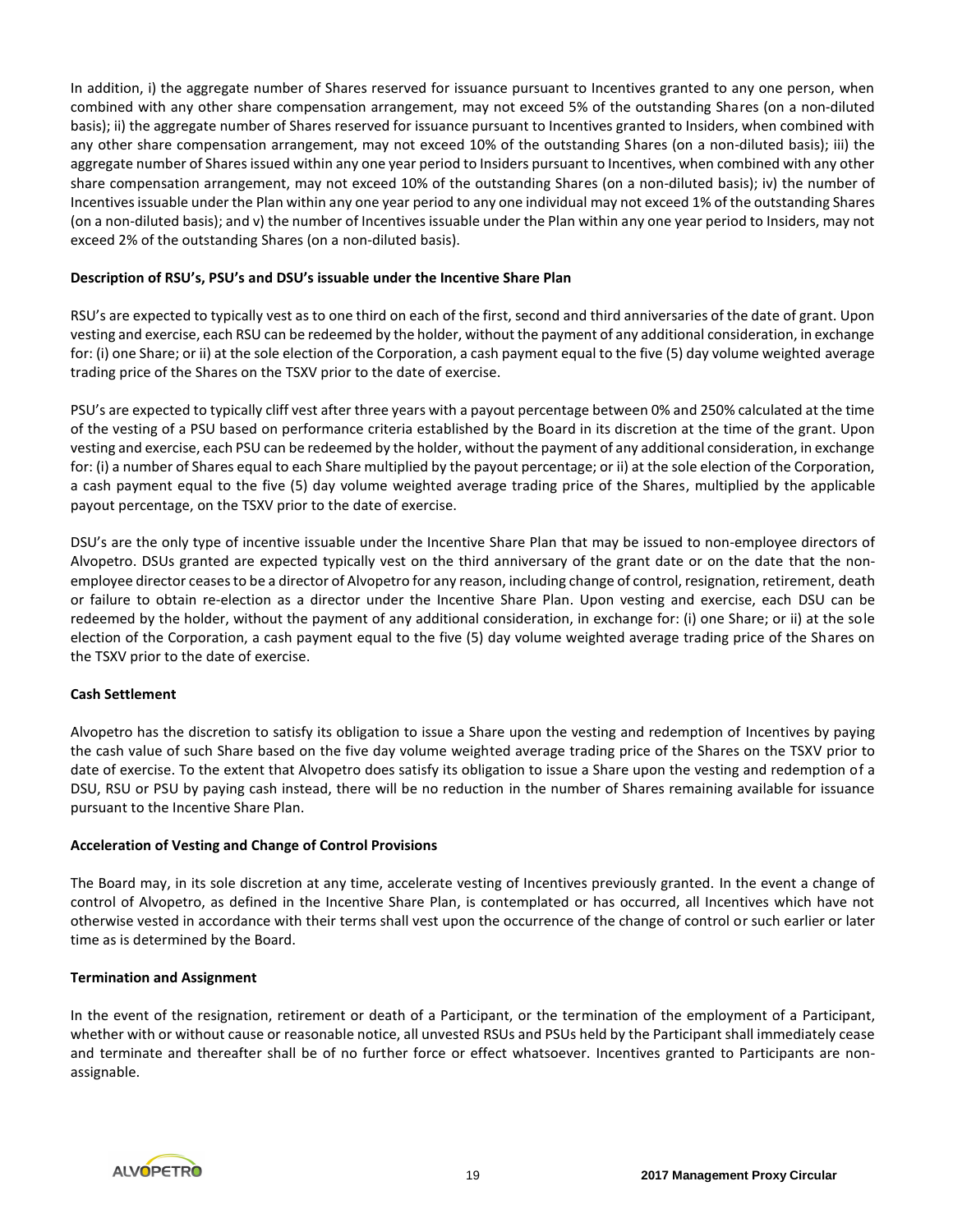# **GOVERNANCE**

## **General**

While the Board has delegated the responsibility for day-to-day management of the Corporation to management, the Board has implicitly and explicitly acknowledged its responsibility for the stewardship of the Corporation, including the responsibility for:

- (a) approving and monitoring the Corporation's strategic planning through a regular reporting and review process;
- (b) the identification of the principal risks of the Corporation's business and ensuring the implementation of appropriate systems to manage these risks;
- (c) the appointment of the senior executive officers and succession planning; and
- (d) ensuring timely and accurate communications to shareholders of financial and other matters in accordance with applicable laws.

At the Corporation's expense, individual directors may engage outside advisors on any matter, when it considers it necessary or desirable. The Board or any committee of the Board has the sole authority to retain and terminate any such advisors, including sole authority to review an advisor's fees and other retention terms.

# **Majority Voting Policy**

Shareholders should note that the form of proxy or voting instruction form allows for voting for individual directors rather than for directors as a slate. In addition, the Board adopted a Majority Voting Policy effective April 22, 2014, pursuant to which, in an uncontested election of directors, a director who receives more "withhold" votes than "for" votes at the annual meeting of Shareholders will tender his or her resignation to the Chair of the Board, to be effective upon acceptance by the Board. The Board will expeditiously consider the director's offer to resign and determine whether or not to accept the offer. The Board will make its decision and announce it in a news release within 90 days following the annual meeting, including the reasons for its decision. A director who tenders a resignation pursuant to this policy will not participate in any meeting of the Board at which the resignation is considered. We expect that any such resignation will be accepted by the Board unless special circumstances exist that warrant the resigning director continuing to serve on the Board. For this reason, unless such special circumstances exist, a withhold vote in respect of a director is equivalent to voting against the election of such director.

# **Mandate of the Board**

The Board and each of its Committees have written mandates. Refer to Schedule "A" of this Information Circular for the full text of the mandate of the Board. The Board has the responsibility to oversee the conduct of the business of the Corporation and has delegated the responsibility for the day-to-day conduct of the business to the President and Chief Executive Officer and other members of management, subject to compliance with plans and objectives that may be approved from time to time by the Board.

#### **Composition of the Board**

The Board is currently comprised of six members, a majority (five) of whom are considered independent. Messrs. Fraser, Ytreland, McKinnon, Wright (Chairman of the Board) and Talakshi are independent directors.

Mr. Ruttan is not considered an independent director as he would be considered to have a "material relationship", as defined in National Instrument 52-110 - *Audit Committees* ("NI 52-110"), with the Corporation as Mr. Ruttan is the current President and Chief Executive Officer of Alvopetro.

#### **Board Meetings**

The Board is scheduled to meet at least quarterly, with additional meetings held as appropriate or required. The Board will also meet as necessary to consider specific developments or opportunities as they arise. Where appropriate, key management personnel and professional advisors are invited to attend meetings to speak to these issues.

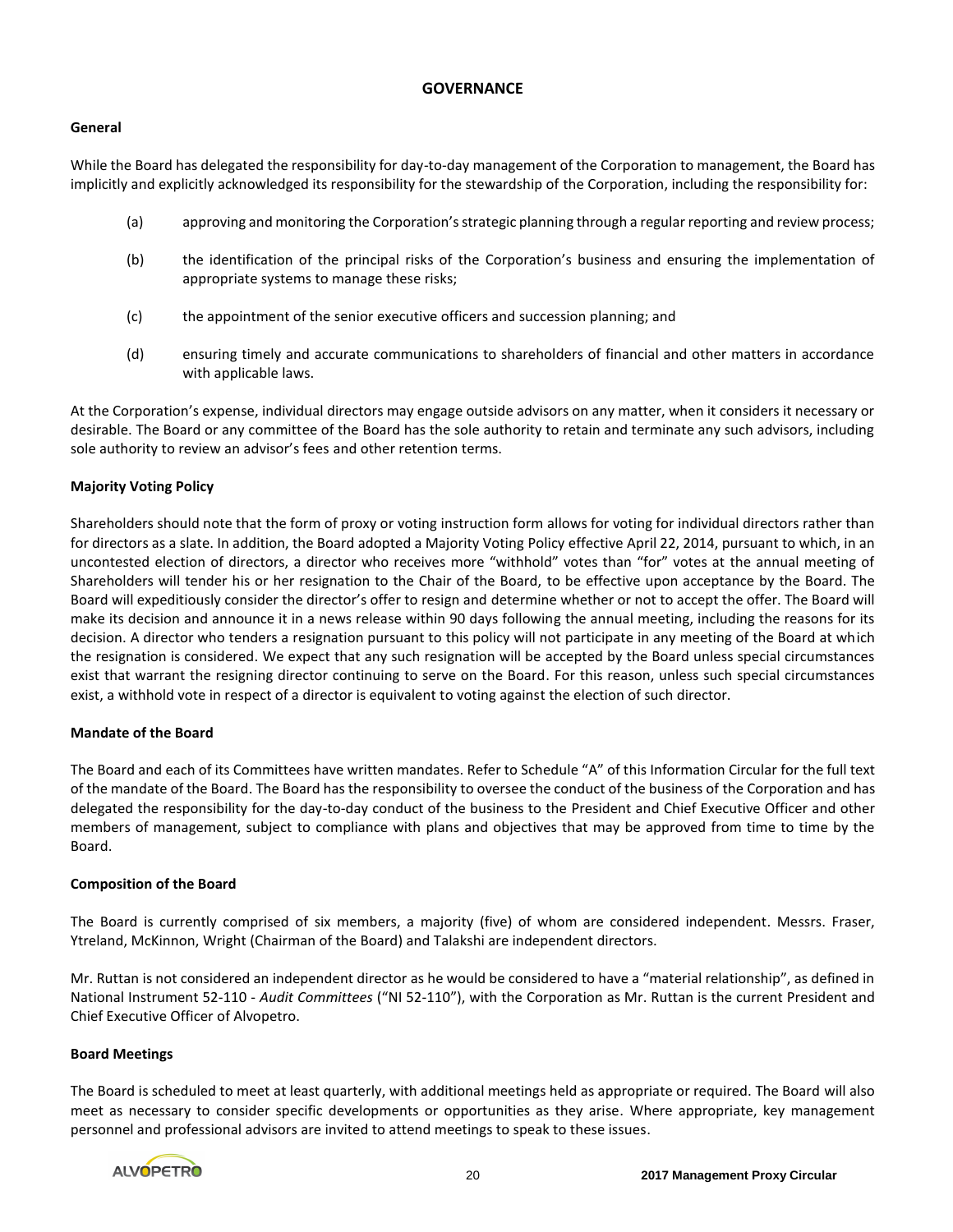While the Board does not hold regularly scheduled meetings comprised solely of independent directors, a portion of each Board meeting consists of an *in camera* session of the independent directors, where members of management of the Corporation are not in attendance.

In addition, the Board holds a dedicated Board Strategy Session each year to ensure alignment and to facilitate clear communication between the Board and senior management with respect to our corporate strategy. Discussions also occur at our regularly scheduled Board meetings throughout the year to update the corporate strategy and to address and prioritize developments, opportunities, and issues that arise during the year.

In 2016, the Board held four (4) meetings and one (1) technical session, at which all directors were present. In 2016, the Audit Committee of the Board of Directors held four (4) meetings, at which all committee members were present. In 2016, the Reserves Committee of the Board of Directors held one (1) meeting, at which all committee members were present and the Compensation Committee of the Board of Directors held two (2) meetings, at which all committee members were present.

## **Members of the Alvopetro Board who are Directors of Other Reporting Issuers**

The following table sets forth the Board members' directorship of other reporting issuers.

| <b>Director</b>     | <b>Other Public Company Directorships</b> |
|---------------------|-------------------------------------------|
| Geir Ytreland       | ----                                      |
| Kenneth R. McKinnon | Touchstone Exploration Inc.               |
| Corey C. Ruttan     | Touchstone Exploration Inc.               |
| Firoz Talakshi      | ----                                      |
| John D. Wright      | Touchstone Exploration Inc.               |
| Roderick L. Fraser  |                                           |

#### **Committees of the Board**

The Board has three (3) committees: the Audit Committee, the Reserves Committee and the Compensation Committee. All of the committees of the Board operate under written mandates. The Board may also form independent or special committees from time to time to evaluate certain transactions. The Chair of each Committee of the Board is charged with leading and assessing each committee to ensure it fulfills its mandate.

The primary function of the Audit Committee is to assist the Board in fulfilling its responsibilities by reviewing: the financial reports and other financial information provided by Alvopetro to any regulatory body or the public; the Corporation's systems of internal controls regarding preparation of those financial statements and related disclosures that management and the Board have established; and the Corporation's auditing, accounting and financial reporting processes generally.

The purpose of the Compensation Committee is to assist the Board in fulfilling its responsibility by reviewing, evaluating and determining matters relating to compensation of the directors, officers and employees of the Corporation.

The primary function of the Reserves Committee is to assist the Board in the selection, engagement and instruction of an independent reserves evaluator for the Corporation, ensuring there is a process in place to provide all relevant reserves data to the independent reserves evaluator and monitoring and reviewing the preparation of the independent reserves evaluation of the Corporation.

#### **Orientation and Continuing Education**

The Board provides an informal orientation program for all new directors. New members of the Board are provided with background information about the Corporation's business, current issues and corporate strategy. New members of the Board also receive a copy of the Corporation's Vision and Values statement, the Disclosure, Trading and Confidentiality Policy, and all policies of the Corporation. In addition, all directors, both current and new, are encouraged to attend, at the expense of the Corporation, applicable educational programs so as to ensure that they are familiar with aspects of the Corporation's operations and assets. Educational programs are also provided for directors on an 'as requested' basis. As well, any Board member has unrestricted direct access to any member of senior management and their staff at any time.

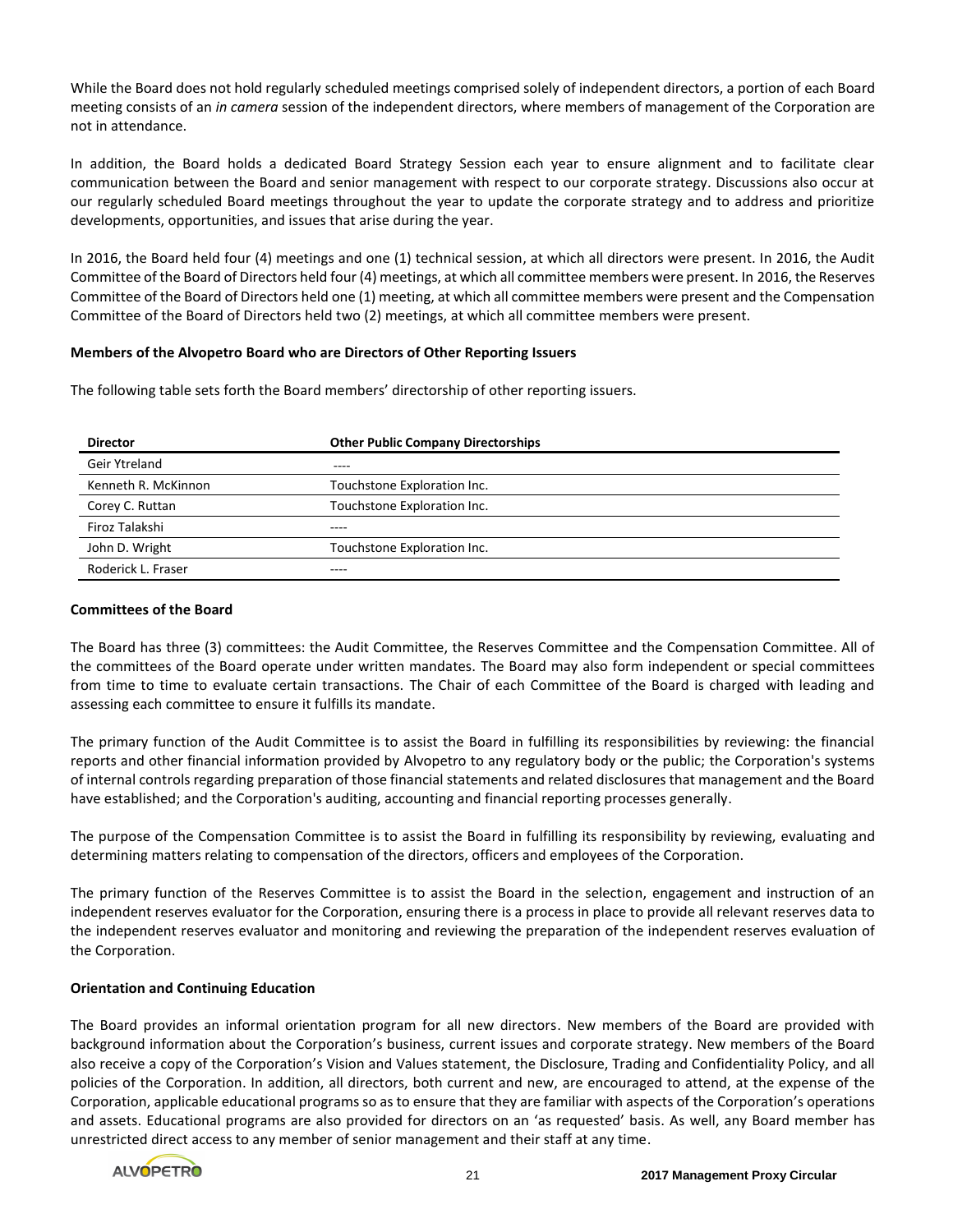The Board believes that these procedures are practical and effective in light of the Corporation's particular circumstances, including the size of the Board, the size of the Corporation, the nature and scope of the Corporation's business and operations and the experience and expertise of Board members.

## **Code of Ethics and Policies**

The Corporation has in place a written Vision and Values statement, which outlines the Corporation's commitment to safety, shareholder value, its employees, the environment and integrity. Management of the Corporation and the Board are of the view that the Vision and Values statement encourages and promotes a culture of ethical business conduct within the Corporation. A copy of the Vision and Values statement can be obtained free of charge by writing to the Chief Financial Officer of the Corporation.

The Board has adopted an extensive Disclosure, Confidentiality and Trading Policy to which all its directors, officers, employees and consultants are subject. This policy encourages ethical conduct in that it reflects the importance of confidentiality in respect of the Corporation's activities and restricts trading in the securities of the Corporation at times when individuals may be in possession of material non-public information. In addition, the Disclosure Policy covers the timely reporting of material information in accordance with applicable laws and rules. Our Disclosure Policy is administered by senior officers who are responsible for reviewing material public disclosures.

Alvopetro has a Whistleblower Policy to permit employees to anonymously report concerns regarding compliance with corporate policies and applicable laws, as well as any concerns regarding auditing, internal control and accounting matters. These procedures are designed to ensure that employees' reports are treated as confidential.

In addition, the Corporation has formal anti-corruption policies and requires all employees and directors to complete an annual certification each year with respect to anti-corruption and all of the policies of the Corporation. Compliance with the Corporation's various policies is monitored by management of the Corporation, with reports to the Board, if necessary.

Management prepares informational memos that are distributed to all staff members on topics that are relevant to Alvopetro and the applicable legislation under which we operate.

In light of the foregoing, the Corporation has not adopted a formal written code of ethics, however may do so in future.

Board members must disclose any potential conflicts of interest in respect of matters addressed at Board meetings. Each member of the Board must disclose all actual or potential conflicts of interest and refrain from voting on matters in which such Director has a conflict of interest.

#### **Nomination of Board Members**

The Board retains overall responsibility to identify and recommend suitable candidates for nomination for election as directors of the Corporation and consider the competencies and skills the Board, as a whole, should possess.

#### **Board Assessments**

The Board periodically reviews the effectiveness of the Board, its committees, and the contributions of individual Board members. The objective of the assessments are to ensure the continued effectiveness of the Board in the execution of its responsibilities and to contribute to a process of continuing improvement. The assessments consider, in the case of the Board or a committee, the applicable mandate, and the competencies and skills each individual Director is expected to bring to the Board and the Committees on which they are members of. The Corporation does not have a formal retirement policy for directors.

#### **INDEBTEDNESS OF DIRECTORS AND SENIOR OFFICERS**

No director, executive officer or proposed nominee for election as a director, nor any of their associates, is or has been at any time since the beginning of the most recently completed financial year of the Corporation, indebted to the Corporation or any of its subsidiaries, nor is, or at any time since the beginning of the most recently completed financial year of the Corporation has,

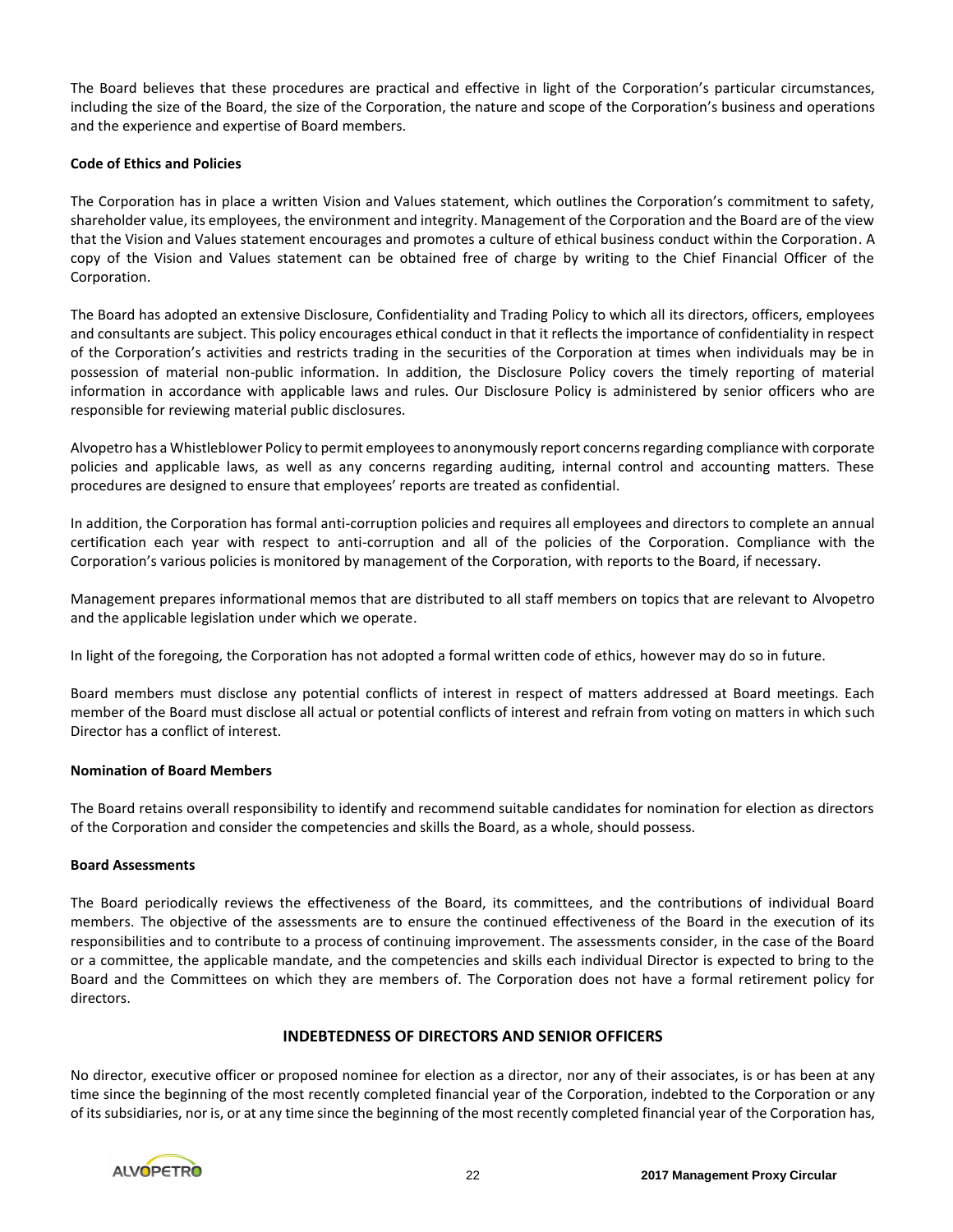any indebtedness of any such person been the subject of a guarantee, support agreement, letter of credit or other similar arrangement or understanding provided by the Corporation or any of its subsidiaries.

# **INTEREST OF INFORMED PERSONS IN MATERIAL TRANSACTIONS**

For the purposes of this Information Circular, an "informed person" means (i) a director or officer of the Corporation, (ii) a director or officer of a person or company that is itself an informed person, or (iii) any person or company who beneficially owns, directly or indirectly, and/or exercises control or direction over voting securities of the Corporation carrying more than 10% of the voting rights attaching to all outstanding voting securities of the Corporation.

To the knowledge of management of the Corporation, since the beginning of the financial year ended December 31, 2016, no informed person of the Corporation, nominee for director of the Corporation, nor any affiliate or associate of any informed person or nominee for director, had any material interest, direct or indirect, in any transaction or proposed transaction which has materially affected or would materially affect the Corporation.

# **ADDITIONAL INFORMATION CONCERNING THE AUDIT COMMITTEE**

Reference is made to the Corporation's Annual Information Form ("AIF") dated March 21, 2017, which information is hereby incorporated by reference. The AIF can be found on SEDAR at www.sedar.com or on the Corporation's website at www.alvopetro.com.

# **ADDITIONAL INFORMATION**

Additional information relating to the Corporation is available on SEDAR at www.sedar.com. Financial information is provided in the Corporation's financial statements and MD&A for its most recently completed financial year. Copies of the documents incorporated herein by reference may be obtained on SEDAR or on request without charge from the Chief Financial Officer of the Corporation by submitting a request to the Corporation by telephone at 587.794.4224, by email: info@alvopetro.com, or by mail to Alvopetro Energy Ltd., Suite 1700, 525 – 8<sup>th</sup> Avenue SW, Calgary, Alberta, T2P 1G1, Attention: Chief Financial Officer.

# **OTHER MATTERS**

Our management knows of no amendment, variation or other matter to come before the Meeting other than the matters referred to in the Notice of Annual General Meeting. However, if any other matter properly comes before the Meeting, the accompanying proxy will be voted on such matter in accordance with the best judgment of the person voting the proxy.

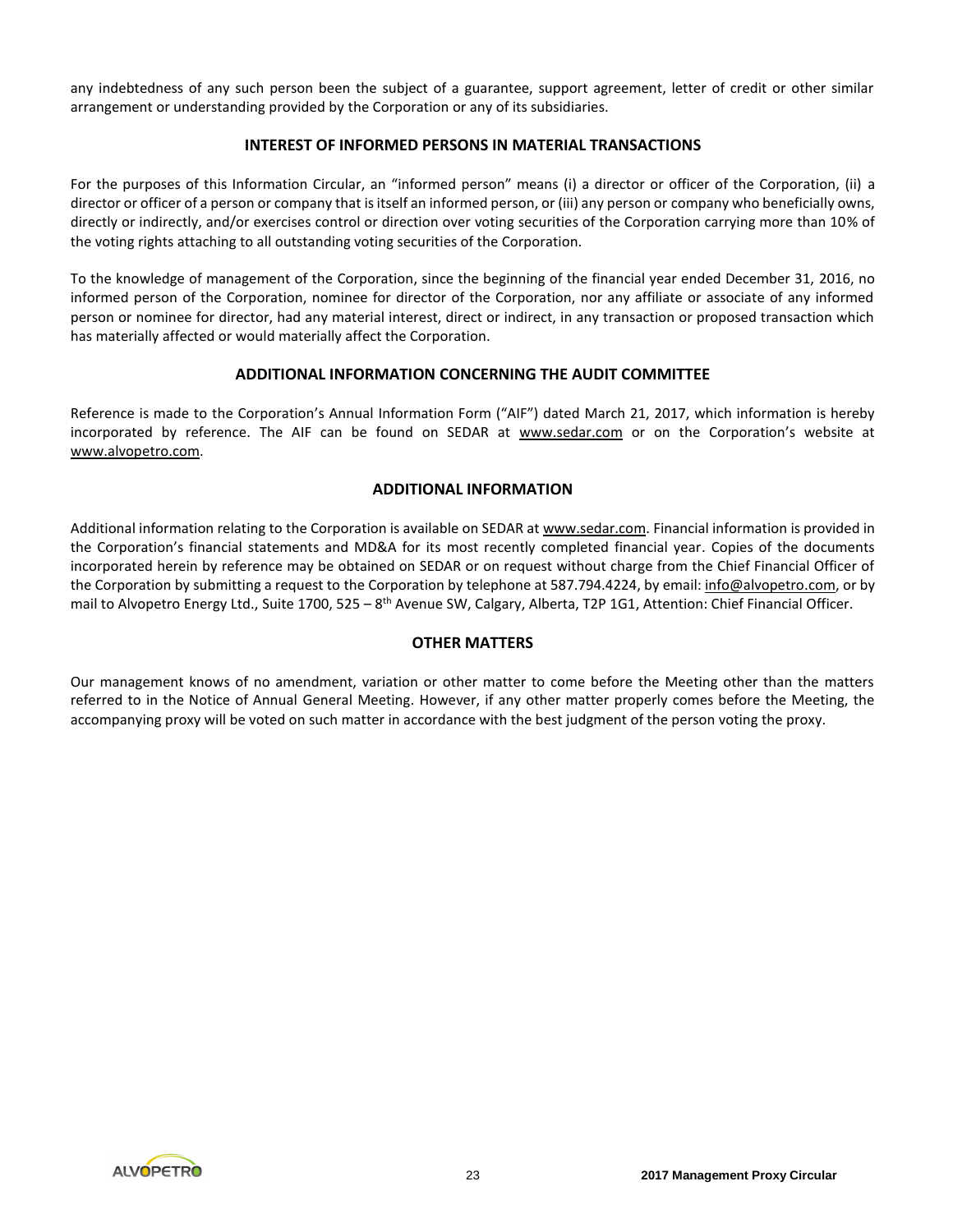# **SCHEDULE "A" - MANDATE OF THE BOARD OF DIRECTORS**

This mandate defines the role of the Board of Directors of the Corporation. The fundamental responsibilities of the Board of Directors of Alvopetro Energy Ltd. (the "Corporation") are to: (i) appoint and oversee a competent executive team to manage the business of the Corporation, with a view to maximizing shareholder value, (ii) identify and understand the risks associated with the business of the Corporation and (iii) ensure corporate conduct in an ethical and legal manner via an appropriate system of corporate governance, disclosure processes and internal controls. The following are the key guidelines governing how the Board will operate to carry out its duties.

## **1. Duty of Oversight**

The Board is responsible for overseeing and supervising management's conduct of the business of the Corporation to ensure that such business is being conducted in the best interests of the Corporation and its shareholders.

## **2. Formulation of Corporate Strategy**

Management is responsible for the development of an overall corporate strategy to be presented to the Board. The Board shall ensure there is a formal strategic planning process in place and shall review and, if it sees fit, endorse the corporate strategy presented by management. The Board shall monitor the implementation and execution of the corporate strategy.

## **3. Principal Risks**

The Board should have a continuing understanding of the principal risks associated with the business of the Corporation. It is the responsibility of management to ensure that the Board and its committees are kept well informed of changing risks. The principle mechanisms through which the Board reviews risks are the Audit Committee and the Reserves Committee and the strategic planning process. It is important that the Board understands and supports the key risk decisions of management.

#### **4. Internal Controls and Communication Systems**

The Board ensures that sufficient internal controls and communication systems are in place to allow it to conclude that management is discharging its responsibilities with a high degree of integrity and effectiveness. The confidence of the Board in the ability and integrity of management is the paramount control mechanism.

## **5. Financial Reporting, Operational Reporting and Review**

The Board ensures that processes are in place to address applicable regulatory, corporate, securities and other compliance matters, including applicable certification requirements regarding the financial, operational and other disclosure of the Corporation.

The Board reviews and approves the financial statements, related MD&A and reserves evaluations of the Corporation.

The Board reviews annual operating and capital plans and reviews and considers all amendments or departures proposed by management from established strategy, capital and operating plans or matters of policy which diverge from the ordinary course of business.

The Board reviews operating and financial performance results relative to established strategy, budgets and objectives.

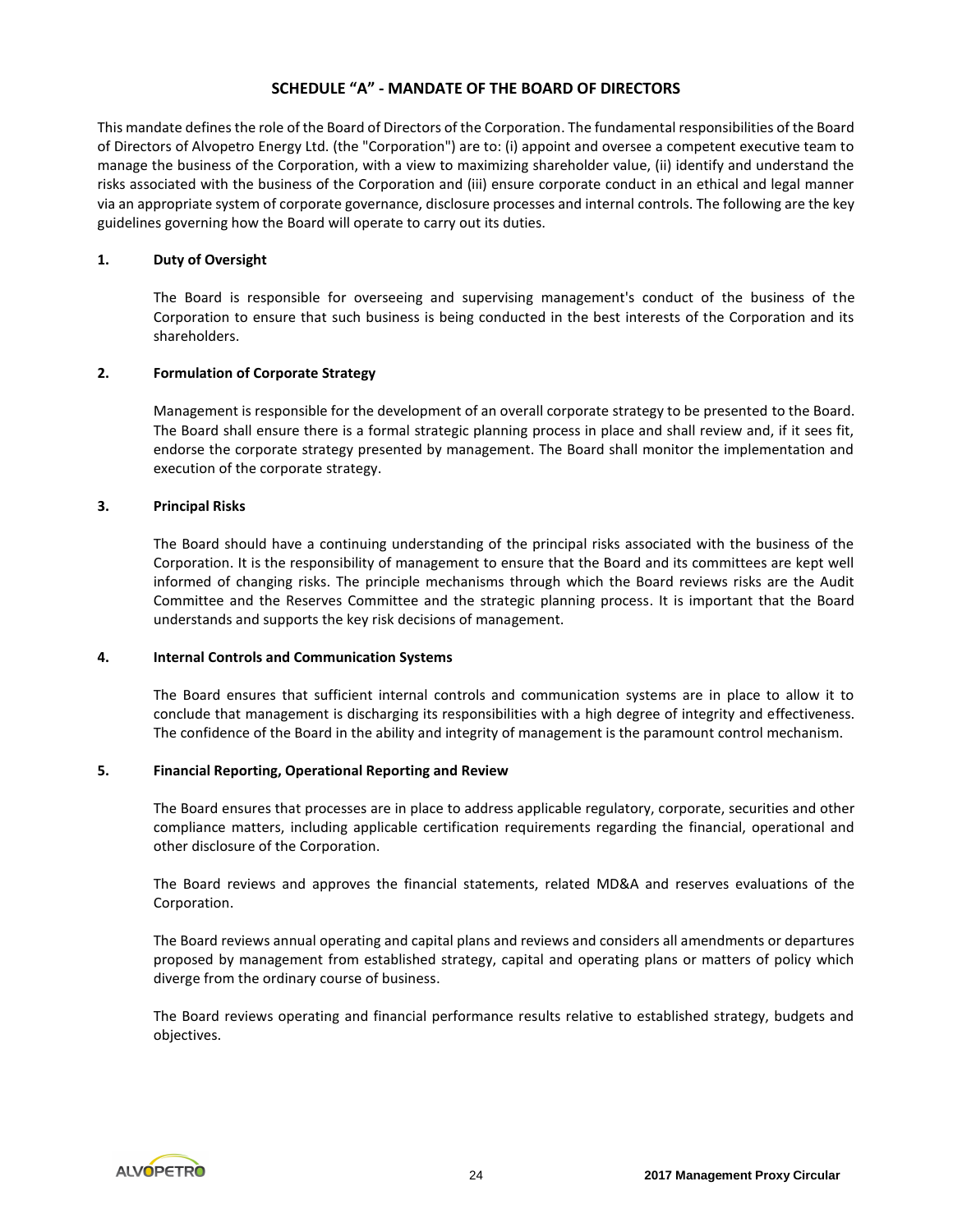## **6. Succession Planning and Management Development**

The Board considers succession planning and management recruitment and development. The Chief Executive Officer and the Compensation Committee shall periodically review succession planning and management recruitment and development.

## **7. Disclosure and Communication Policy**

The Corporation has adopted a policy governing disclosure and communication concerning the affairs of the Corporation. Housekeeping and non-material amendments to the Policy may be made by the Disclosure Committee. Significant changes to the Disclosure and Communication Policy shall be reviewed by the Board.

## **8. The Chair of the Board**

The Board shall appoint a Chair from among its members. The role of the Chair is to act as the leader of the Board, to manage and co-ordinate the activities of the Board and to oversee execution by the Board of this written mandate.

## **9. Committees**

The Board may appoint such committees as it sees fit. Each committee operates according to the mandate for such committee approved by the Board and outlining its duties and responsibilities and the limits of authority delegated to it by the Board. The Board reviews and re-assesses the adequacy of the mandate of each committee on a regular basis and, with respect to the Audit Committee, at least once a year.

## **10. Committee Chairs and Committee Members**

The Chair shall propose the leadership and membership of each committee. In preparing recommendations, the Chair will take into account the preferences, skills and experience of each director. Committee Chairs and members are appointed by the Board at the first Board meeting after the annual shareholder meeting or as needed to fill vacancies during the year.

Each committee's meeting schedule will be determined by its Chair and members based on the committee's work plan and mandate. The committee Chair will develop the agenda for each committee meeting. Each committee will report in a timely manner to the Board on the results of its meetings.

## **11. Board Meetings, Agendas and Notice**

The Board will meet a minimum of 4 times per year.

The Chair, in consultation with the Chief Executive Officer, the Chief Financial Officer and the VP Legal and Corporate, will develop the agenda for each Board meeting. Under normal circumstances, management will use its best effort to distribute the agenda and related materials to directors not less than two business days before the meeting. All directors are free to suggest additions to the agenda.

Notice of the time and place of every meeting may be given orally, or in writing, or by e-mail to each member of the Committee at least two business days prior to the time fixed for such meeting. A member may in any manner waive notice of the meeting. Attendance of a member at a meeting shall constitute waiver of notice of the meeting except where a member attends a meeting for the express purpose of objecting to the transaction of any business on the grounds that the meeting was not lawfully called.

#### **12. Information for Board Meetings**

Material distributed to the directors in advance of Board meetings should be concise, yet complete, and prepared in a way that focuses attention on critical issues to be considered. Reports may be presented during Board meetings by directors, management or staff, or by invited outside advisors. Presentations on specific

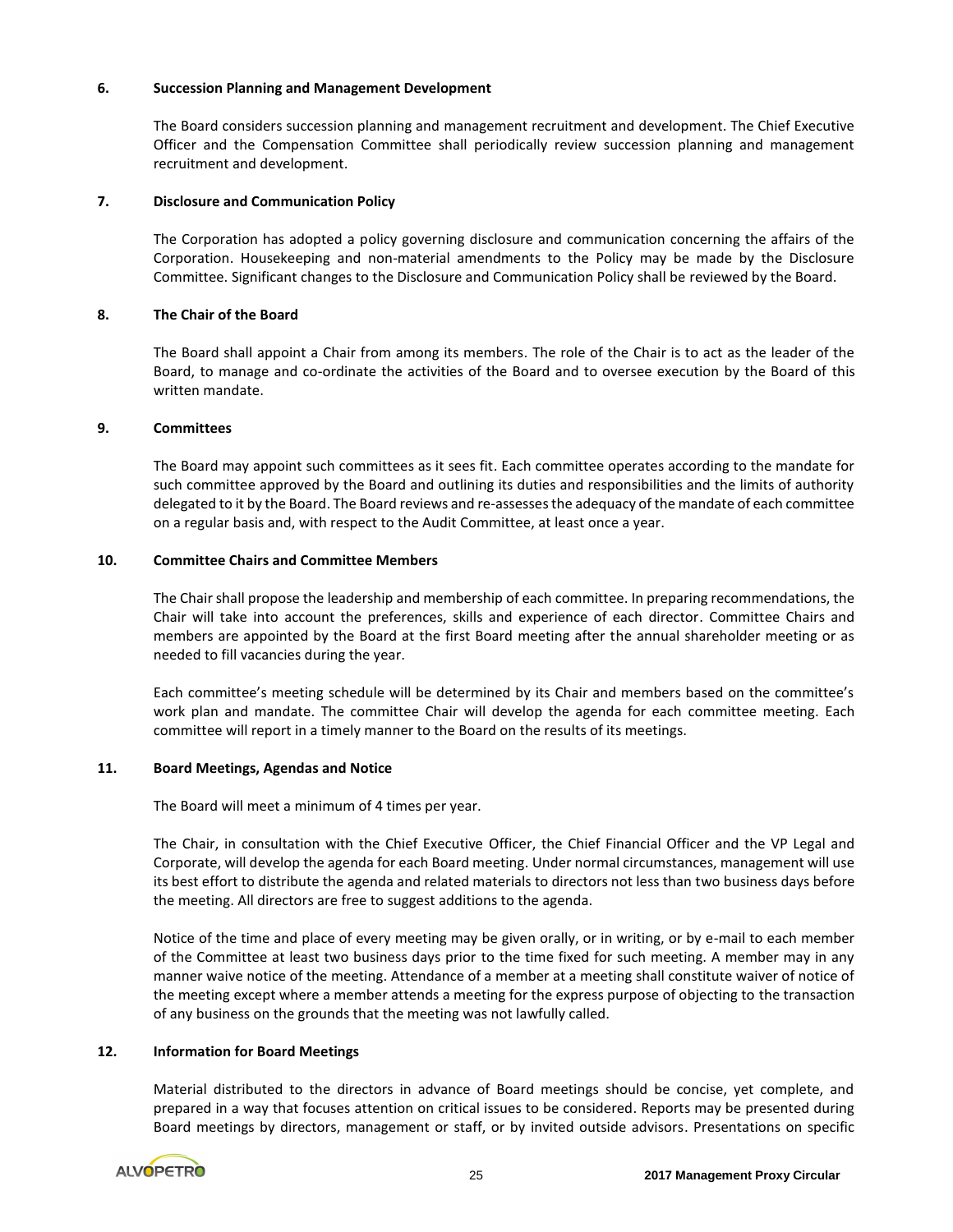subjects at Board meetings should briefly summarize the material sent to directors, so as to maximize the time available for discussion on questions regarding the material.

It is recognized that under some circumstances, due to the confidential nature of matters to be discussed at a meeting, it would not be prudent or appropriate to distribute written material in advance.

#### **13. Non-Directors at Board Meetings**

The Board appreciates the value of having management team members attend Board meetings to provide information and opinions to assist the directors in their deliberations. The Board, through the Chair, can determine management attendees at Board meetings.

## **14. Board Relations with Management**

Board policies and guidelines are issued to management for their adherence. Directors may direct questions or concerns on management performance to the Chair, to the President and Chief Executive Officer or through Board and committee meetings. While the Board establishes limits of authority delegated to management, directors must respect the organizational structure of management. A director has no authority to direct any staff member.

# **15. New Director Orientation**

New directors will be provided with an orientation which will include written information about the duties and obligations of directors and the business and operations of the Corporation, documents from recent Board meetings and opportunities for meetings and discussion with senior management and other directors.

## **16. Assessing the Board's Performance**

The Board is responsible for annually assessing its overall performance and that of its committees. The objective of this review is to contribute to a process of continuous improvement in the Board's execution of its responsibilities. The review should identify any areas where the directors or management believe that the Board could make a better collective contribution to overseeing the affairs of the Corporation.

# **17. Board Compensation**

The Compensation Committee will review director compensation in accordance with the mandate of the Compensation Committee and will make changes in compensation to the Board when warranted and in light of the responsibilities and risks involved in being a director.

#### **18. Annual Evaluation of the President and Chief Executive Officer – Compensation Committee**

The Compensation Committee will conduct an annual performance review of President and Chief Executive Officer in accordance with the mandate of the Compensation Committee. The results of this performance review will be communicated to the President and Chief Executive Officer by the Chair of the Compensation Committee.

# **19. Outside Advisors for Individual Directors**

Occasionally, a director may need the services of an advisor to assist with matters involving responsibilities as a director. A director who wishes to engage an outside advisor at the expense of the Corporation may do so with the authorization of the Chair of the Board.

## **20. Conflict of Interest**

(a) Directors have a duty to act honestly and in good faith with a view to the best interests of the Corporation and to exercise the care, diligence and skill a reasonably prudent person would exercise in comparable circumstances.